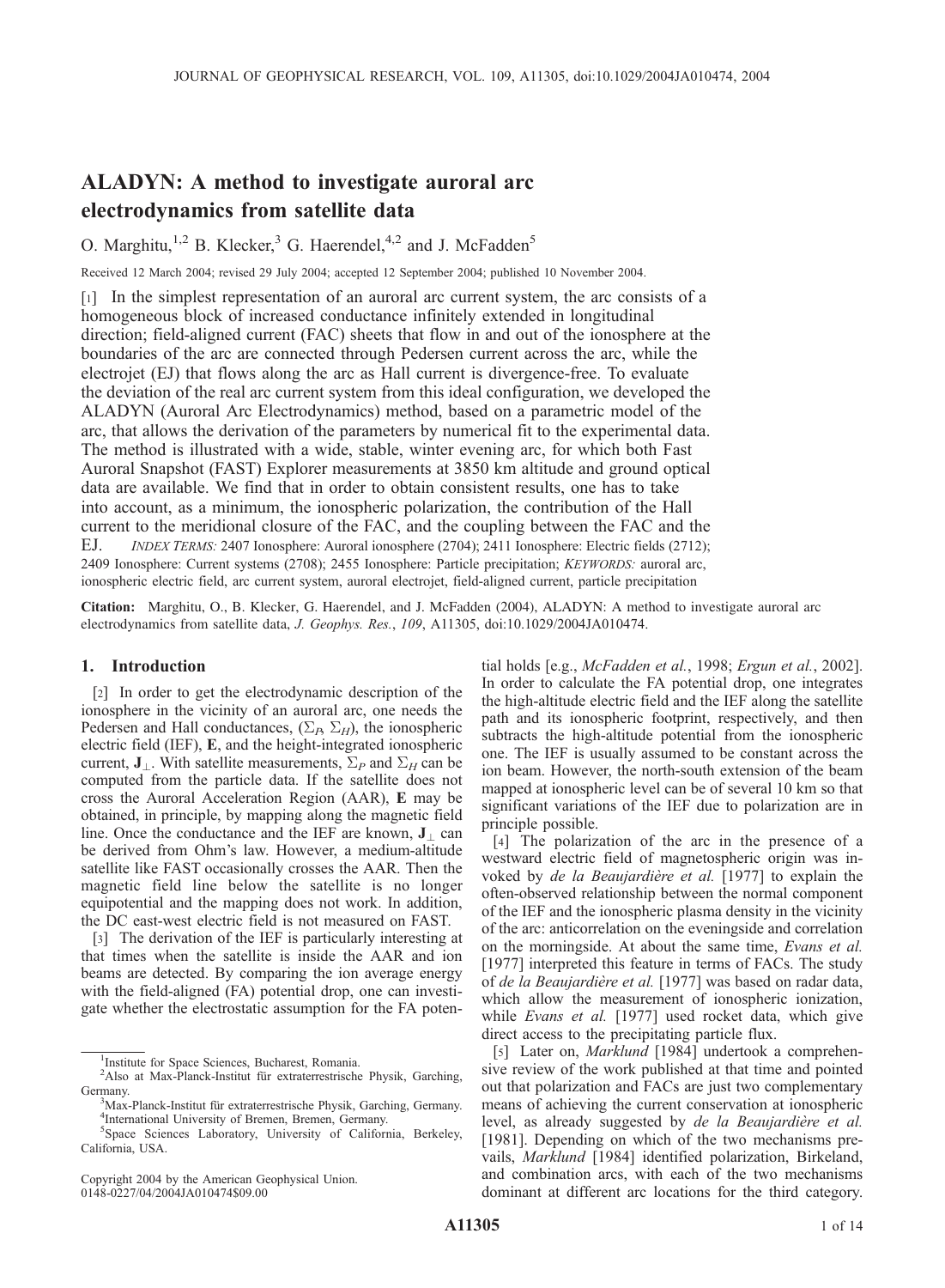Marklund [1984] chose a "discrete" approach and treated the arc as a homogeneous basic unit, infinitely extended in longitudinal direction. Although this may help to emphasize the concepts, the interplay between polarization and FACs can be fully captured only with a ''continuous'' method.

[6] Such a method had been developed by *Coroniti and* Kennel [1972], but it addressed the auroral oval as a whole and used a theoretical model to calculate the precipitating particle flux. In contrast, Marklund [1984] concentrated on the smaller-scale arc features and relied on experimental data. More recently, a theoretical ''continuous'' exploration of the arc-associated electric field was given by Karlsson [2001]. In the (conceptually) "continuous" class one may also include the large variety of methods based on ground magnetometer and radar data [e.g., *Glassmeier*, 1987; Untiedt and Baumjohann, 1993, and references therein] or, more recently, on conjugated radar and multisatellite data [Amm, 2002]. While these methods provide twodimensional (2-D) coverage, their spatial resolution is relatively poor  $(\sim 10 \text{ km})$ . Given the fact that the longitudinal extension of the arcs is  $1-2$  orders of magnitude larger than their width and the longitudinal inhomogeneity is accordingly small, 1-D high-resolution satellite data might offer a better ''continuous'' description of the arc than 2-D ground measurements, at least in the vicinity of the satellite ionospheric footprint.

[7] In order to ease the theoretical tractability, arc (as well as auroral oval) models often neglect the longitudinal inhomogeneity, and the physical quantities are assumed to vary only transverse to the arc. According to the traditional view on the 3-D current arc system, first suggested by Boström [1964] and later confirmed by rocket [e.g., Sesiano and Cloutier, 1976] and satellite [e.g., Sugiura, 1984] experiments, the FACs are continued in the ionosphere by Pedersen currents perpendicular to the arc while the electrojet flows, as divergence free Hall current, parallel to the arc. Besides neglecting the FAC-EJ coupling, which cannot be avoided for a finite arc, such models also disregard the Hall contribution to the meridional FAC closure, which is equivalent to neglecting the electric field parallel to the arc. The significance of this electric field component for a realistic arc model was discussed by, e.g., Atkinson [1982].

[8] The task we want to accomplish here is to build a ''continuous'' arc model, properly parameterizing the ionospheric polarization, the contribution of the Hall current to the meridional closure of the FAC, and the FAC-electrojet coupling, that is able to accommodate experimental data input. The parametrization we shall introduce makes possible the investigation of the arc and the assessment of the interplay between polarization and FACs down to length scales limited only by the resolution of the experimental data.

[9] In order to clarify the importance of the parameters, we shall explore several instances of the model, depending on reduced parameter sets. Data collected by FAST above a stable, wide, winter evening arc, will be used as test bed. Optical ground data available in conjunction with FAST enable an additional consistency check. The work is organized as follows: We start in section 2 by setting the theoretical basis; next, in sections 3 and 4, we present the experimental data and compute the ionospheric conductance induced by electron precipitation; section 5 is devoted to the



**Figure 1.** The  $(x, y, z)$  Satellite Associated System (SAS) and  $(\xi, \eta, z)$  Arc Associated System (AAS). The upward and downward current sheets are indicated with points and crosses, respectively. The  $\xi/\eta$  axes are shown perpendicular/ parallel to the arc, but when  $\theta$  is included among the fit parameters the AAS relates to the arc associated electrojet.

evaluation of the arc models, while in section 6 we check in more detail several assumptions; we conclude, in section 7, with a summary and prospects for future development.

#### 2. Theory

# 2.1. Current Closure in Cartesian Coordinates

[10] We shall use two reference systems, fixed in the inertial space: the  $(x, y, z)$  Satellite Associated System (SAS) and the  $(\xi, \eta, z)$  Arc Associated System (AAS). The two systems are shown in Figure 1 where, for simplicity, the downward and upward FAC sheets are parallel, with the downward sheet somewhat wider and less intense than the upward one. The z axis has the direction of  $\bf{B}$  for both systems (we neglect the small inclination  $(\sim 15^{\circ})$  of the auroral magnetic field lines with respect to the direction perpendicular to ionosphere). The  $x$  axis points along the ionospheric projection of the satellite velocity, while the  $\xi$  axis is perpendicular to the upward FAC sheet, as derived from satellite magnetic field data by minimum variance analysis. The  $y$  and  $\eta$  axes complete the respective righthanded systems and, for a polar satellite, both point roughly to the East. Note that when  $\theta$  is included among the fit parameters  $\xi$  is not necessarily perpendicular to the arc. Strictly speaking, in this case the AAS relates to the arc associated electrojet (see section 2.4).

[11] By integrating the current continuity equation,  $\nabla \cdot \mathbf{j} = 0$ , between the top and the bottom of the ionosphere, one obtains

$$
j_{\parallel}^{top} = \frac{\partial J_{\xi}}{\partial \xi} + \frac{\partial J_{\eta}}{\partial \eta}.
$$
 (1)

If Ampere's law is used to express  $j_{\parallel}^{top}$ ,

$$
j_{\parallel}^{top} = \left(\frac{\partial H_{\eta}}{\partial \xi} - \frac{\partial H_{\xi}}{\partial \eta}\right),\tag{2}
$$

equation (1) becomes

$$
\frac{\partial}{\partial \xi} \left( H_{\eta} - J_{\xi} \right) = \frac{\partial}{\partial \eta} \left( H_{\xi} + J_{\eta} \right). \tag{3}
$$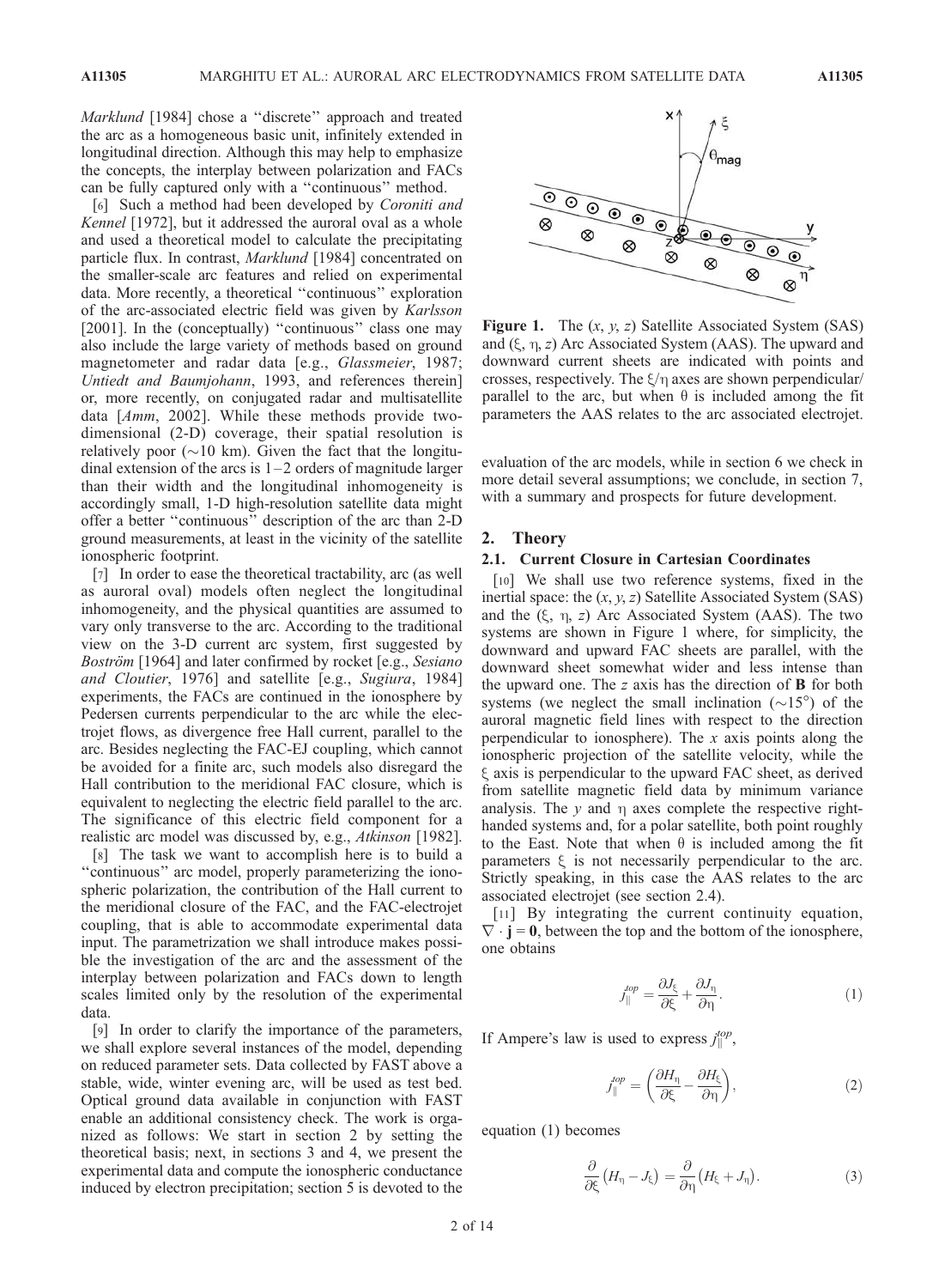By H, we mean  $\Delta B^{ionos}/\mu_0$ , with  $\Delta B^{ionos}$  the measured magnetic perturbation mapped at ionospheric level. A similar form is obtained if the SAS is used instead of AAS. However, equation (3) is better suited to interpretation;  $\partial H_{\xi}/\partial_{\eta}$  can be neglected if the satellite cross is not very far from the center of the current sheet (for an infinite current sheet  $H_{\xi} = 0$  holds everywhere) and the right-hand side term reduces to  $\partial J_{\eta}/\partial_{\eta}$ . This is the variation of the electrojet current, and equation (3) says that the FAC closes not only transverse to the arc but also along the arc.

[12] In equation (3) the components of **J** can be expressed from the anisotropic Ohm's law

$$
\mathbf{J} = \Sigma_P (\mathbf{E} + \mathbf{w} \times \mathbf{B}) - \Sigma_H (\mathbf{E} + \mathbf{w} \times \mathbf{B}) \times \mathbf{B} / B, \qquad (4)
$$

where  $w = w_{NW} + w_{ER}$  is the velocity of the neutral wind at E-layer altitudes, with respect to AAS and SAS, consisting of two contributions: the velocity with respect to the Earth,  $w_{NW}$  (which is currently measured by radars), and the velocity associated with the Earth's rotation,  $w_{ER}$ . For the calculations to come we shall assume that  $w = 0$ . This assumption will be discussed in more detail in section 6.1, where we will show that choosing  $w \neq 0$  does not lead to essential changes in the results.

[13] By introducing (4) in (3), one comes to a partial differential equation for  $E_{\xi}$  and  $E_{\eta}$ . Sugiura [1984] pointed out that a particular solution is obtained when the electric field is perpendicular to the current sheet and the Hall current along the arc is divergence free. One should not forget, however, that this is a special case, which is not necessarily verified by any data set. In order to get a more general solution, a proper parametrization of the IEF is required.

## 2.2. Parametrization of the IEF

[14] We shall assume the IEF to be electrostatic

$$
\frac{\partial E_{\eta}}{\partial \xi} = \frac{\partial E_{\xi}}{\partial \eta} \tag{5}
$$

and constant along  $\eta$ 

$$
\frac{\partial \mathbf{E}}{\partial \eta} = 0. \tag{6}
$$

As an immediate consequence,

$$
E_{\eta} = b_0 \equiv const,\tag{7}
$$

which, if introduced in the rotation transform between AAS and SAS (u is an arbitrary vector),

$$
u_{\xi} = u_x \cos \theta + u_y \sin \theta
$$
  

$$
u_{\eta} = -u_x \sin \theta + u_y \cos \theta
$$
 (8)

leads to

$$
E_y = E_x \tan \theta + b_0 / \cos \theta. \tag{9}
$$

In order to parametrize  $E_x$ , we write

$$
E_x = E_{0_x} + \delta E_x = -\Delta \Phi / L + \delta E_x, \qquad (10)
$$

where  $E_0$  is the average IEF, while  $\delta E_x$ , not necessarily small, is associated mainly with the ionospheric polarization. Equation (10) assumes the magnetic field lines between the satellite and the ionosphere to be equipotential at the beginning and the end of the interval under study so that  $E_0$  can be calculated from the measured satellite data:  $\Delta\Phi$  is the potential drop along the satellite path, while L is the length of the path ionospheric projection. The computation of  $\Delta\Phi$  requires just the component of the electric field along the satellite velocity, which need not to be corrected for the satellite motion (adding  $-\mathbf{v} \times \mathbf{B}$  only affects  $E_y$ , which we do not use as input data)

$$
\Delta \Phi = -\int_{s_1}^{s_2} \mathbf{E} \cdot \mathbf{dx} = -\int_{s_1}^{s_2} \mathbf{E} \cdot \mathbf{v} dt, \qquad (11)
$$

with **v** the satellite velocity in the Geocentric Equatorial Inertial (GEI) system.

[15] A key issue is the parametrization of  $\delta E_x$ . We choose to write it as

$$
\delta E_x = \sum_{i=1}^{n_x} a_i G_i, \qquad (12)
$$

where  $G_i$  are Legendre polynomials. The summation starts from 1 because the constant term, corresponding to index 0, was explicitly written as  $E_{0<sub>x</sub>}$ . As the Legendre polynomials are defined for  $-1 \le x \le 1$ , the interval  $[s_1, s_2]$  along the satellite path has to be mapped to  $[-1, 1]$  by  $x = 2(s - s_m)$ /  $(s_2 - s_1)$  with  $s_m = (s_1 + s_2)/2$ . The Legendre polynomials have the unique property that (see Courant and Hilbert [1953] for details)

$$
\int_{-1}^{1} G_i = 0, \ \forall \, i \ge 1 \tag{13}
$$

so that

$$
\int_{s_1}^{s_2} \delta E_x ds = 0, \ \forall n_x. \tag{14}
$$

By the form assumed for  $\delta E_x$ , one makes sure that independent of the expansion order  $n_x$ , the resulting  $E_x$  is consistent with the average IEF provided by the data, that is,

$$
\int_{s_1}^{s_2} E_x dx = -\Delta \Phi. \tag{15}
$$

In addition, because  $G_i$  are almost periodic except for the vicinity of the boundaries, if i is large enough ( $i \ge 10$ ),  $n_x$ can be associated with a polarization length scale

$$
\lambda_{pol} \simeq \frac{L}{n_x},\tag{16}
$$

which is determined by the precipitation pattern. The proper choice of  $n_x$  will be further discussed in section 5.1.

#### 2.3. Parametrization of the FAC-EJ Coupling

[16] As the data are only collected along the 1-D satellite path, solving the 2-D partial differential equation (3)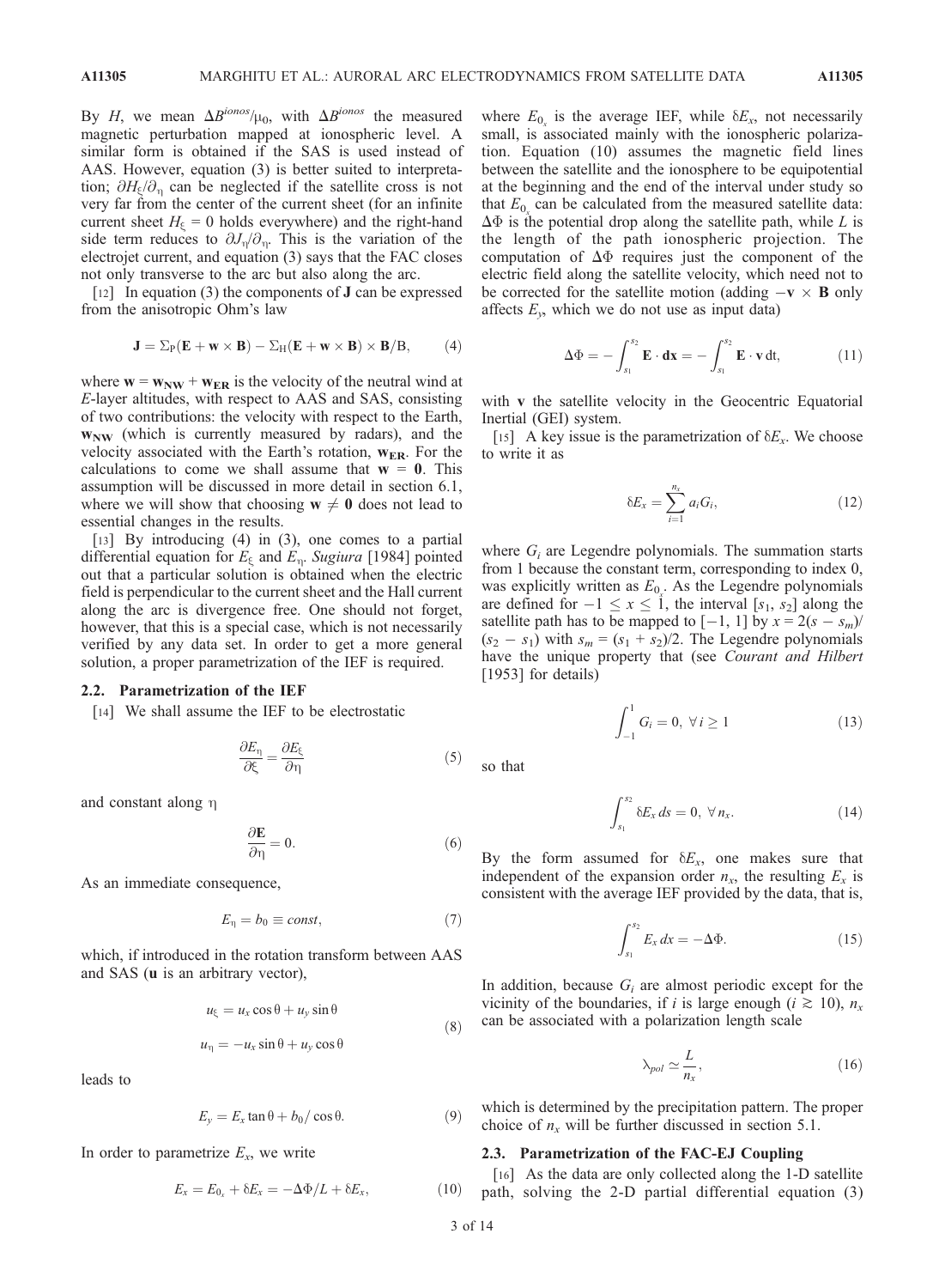requires additional assumptions about the variation of the physical quantities along the arc. We have already set the constraint equation (6) on the IEF. A similar condition can be adopted for the current: the right-hand side term in equation (3) may be set equal to 0, which is equivalent to neglecting the FAC-EJ coupling. The simplest way to take the coupling into account is to assume this term to be constant

$$
\frac{\partial}{\partial \eta} \left( H_{\xi} + J_{\eta} \right) = \tilde{c}_1 \Rightarrow \frac{\partial J_{\eta}}{\partial \eta} \simeq \tilde{c}_1, \tag{17}
$$

where  $\tilde{c}_1$  can be associated with the length scale of the electrojet

$$
L_{\eta} \simeq \left| \frac{J_{\eta}}{\hat{c}_1} \right|.
$$
 (18)

Equation (3) can now be integrated

$$
H_{\eta} - J_{\xi} = c(\eta) + \tilde{c_1} \xi \simeq c_0 + \tilde{c_1} \xi, \qquad (19)
$$

with the second form holding if the satellite displacement along the arc is small compared with the length scale of the electrojet. This is presumably the case for the satellites in polar orbits. The assumption  $c(\eta) = c_0$  is further discussed in section 6.2.

[17] If the FAC-EJ coupling is neglected, a positive  $c_0$  has the meaning of a background current that crosses the auroral oval, coming from the polar cap and leaving to the subauroral region. When the FAC-EJ coupling is included,  $H_{\eta} - c_0$  is the transverse ionospheric current that feeds the arc system at the  $\xi = 0$  boundary. In this case  $c_0$  can no longer be associated with a constant background current because of the diversion into longitudinal direction.

## 2.4. Arc Models

[18] If equations (4), (8), (9), (10), and (12) are introduced in equation (19), the following fit equation results:

$$
H_x \tan \theta + \sum_P E_{0_x} \tan^2 \theta + \sum_P (1 + \tan^2 \theta) \sum_{i=1}^{n_x} a_i G_i
$$
  
+ 
$$
(-\sum_H + \sum_P \tan \theta) b_0 \sqrt{1 + \tan^2 \theta} + (c_0 + c_1 x) \sqrt{1 + \tan^2 \theta}
$$
  
= 
$$
H_y - \sum_P E_{0_x},
$$
 (20)

with  $c_1 = \tilde{c_1}$  cos  $\theta$ . Equation (20) does not depend on y because the choice of the SAS reference system makes  $y = 0$ along the satellite ionospheric footprint. The quantities on the right-hand side can all be derived from the measured data. An overview of the parameters on the left-hand side, to be derived by fit, is presented in Table 1. They are (1) the

Table 1. Fit Parameters

| Parameter                  | Unit        | Significance              |
|----------------------------|-------------|---------------------------|
| $a_i$                      | mV/m        | Polarization coefficients |
| b <sub>0</sub>             | mV/m        | Tangential electric field |
| c <sub>0</sub>             | A/m         | Current constant          |
|                            | $\mu A/m^2$ | FAC-EJ coupling           |
| $c_1$ tan $\theta^{\rm a}$ | adim.       | Electrojet orientation    |

Table 2. Hierarchy of Arc Models<sup>a</sup>

| No FAC-EJ<br>Coupling, $c_1 = 0$ | FAC-EJ<br>Coupling, $c_1 \neq 0$ |
|----------------------------------|----------------------------------|
|                                  |                                  |
| NPMH(L)                          | NPNHX(L)                         |
| NPYH(L)                          | NPYHX(L)                         |
| YPNH(L)n                         | YPNHX(L)n                        |
| YPYH(L)n                         | YPYHX(L)n                        |
|                                  |                                  |

<sup>a</sup>NP stands for "No Polarization" ( $a_i = 0$ ), NH stands for "No Hall"  $(b_0 = 0)$ , L stands for Linear (tan $\theta$  from magnetic data), and X for the FAC-EJ coupling (which is expressed by the explicit dependence on  $x$ , the term  $c_1x$ , in equation (20)).

polarization coefficients  $a_i$ , (2) the Hall coefficient  $b_0$ , (3) the FAC-EJ coupling coefficient  $c_1$ , and (4) the current constant  $c_0$ . As already mentioned, the polarization order,  $n_x$ , can be tuned to the data (section 5.1). One can add tan  $\theta$  to the parameter list or compute it from the magnetic data by minimum variance analysis. In the first case the electrojet is free to flow along a direction which is not parallel to the arc (and, at the same time, the electric field is forced to stay constant along this direction). In the second case there is only one ''privileged'' arc direction, which may seem to be more intuitive. We shall return to a comparative discussion of the two situations in section 5.3.

[19] Equation (20) can be written in condensed form as

$$
y_{\hat{\mu}_k} = y_{ms_k},\tag{21}
$$

where the indices "ft" and "ms" abbreviate "fit" and "measured", while "k" indicates that equation (21) is written for each measurement point. If tan  $\theta$  is considered as unknown, the fit equation is nonlinear in the parameters; these can be determined by the numerical minimization of a  $\chi^2$  type function

$$
f = \sum_{k=1}^{N} \frac{(y_{ms_k} - y_{ft_k})^2}{\sigma_k^2},
$$
 (22)

where  $\sigma_k$  is the error in  $y_{ms_k}$  and N the number of measuring points; for  $\sim$ 1 min of FAST Survey data  $N \simeq$  200. If tan  $\theta$  is calculated from the magnetic data the fit equation becomes linear and the parameters can be also found by regression. The goodness-of-fit is measured by the reduced  $\chi^2$ , defined as  $\chi_r^2 = f/(N - M)$ , with M the number of model parameters.

[20] Some of the parameters can be set to 0 in equation (20). Depending on this choice and also on how tan  $\theta$  is treated, one obtains a hierarchy of arc models, as presented in Table 2, where NP stands for ''No Polarization" ( $a_i = 0$ ), NH stands for "No Hall" ( $b_0 = 0$ ), L stands for Linear (tan  $\theta$  from magnetic data), and X for the FAC-EJ coupling (which is expressed by the explicit dependence on x, the term  $c_1x$ , in equation (20)). When the polarization is taken into account,  $n$  indicates the expansion order in equation (12).

[21] In order to provide a more intuitive representation of the fit quality, we introduce two new quantities,  $J_{ion}$  and  $J_{par}$ , as follows:

$$
J_{ion} = J_{\xi} + c_0 + \tilde{c}_1 \xi
$$
  

$$
J_{par} = H_{\eta}.
$$
 (23)

<sup>a</sup>Can also be computed from the magnetic field data.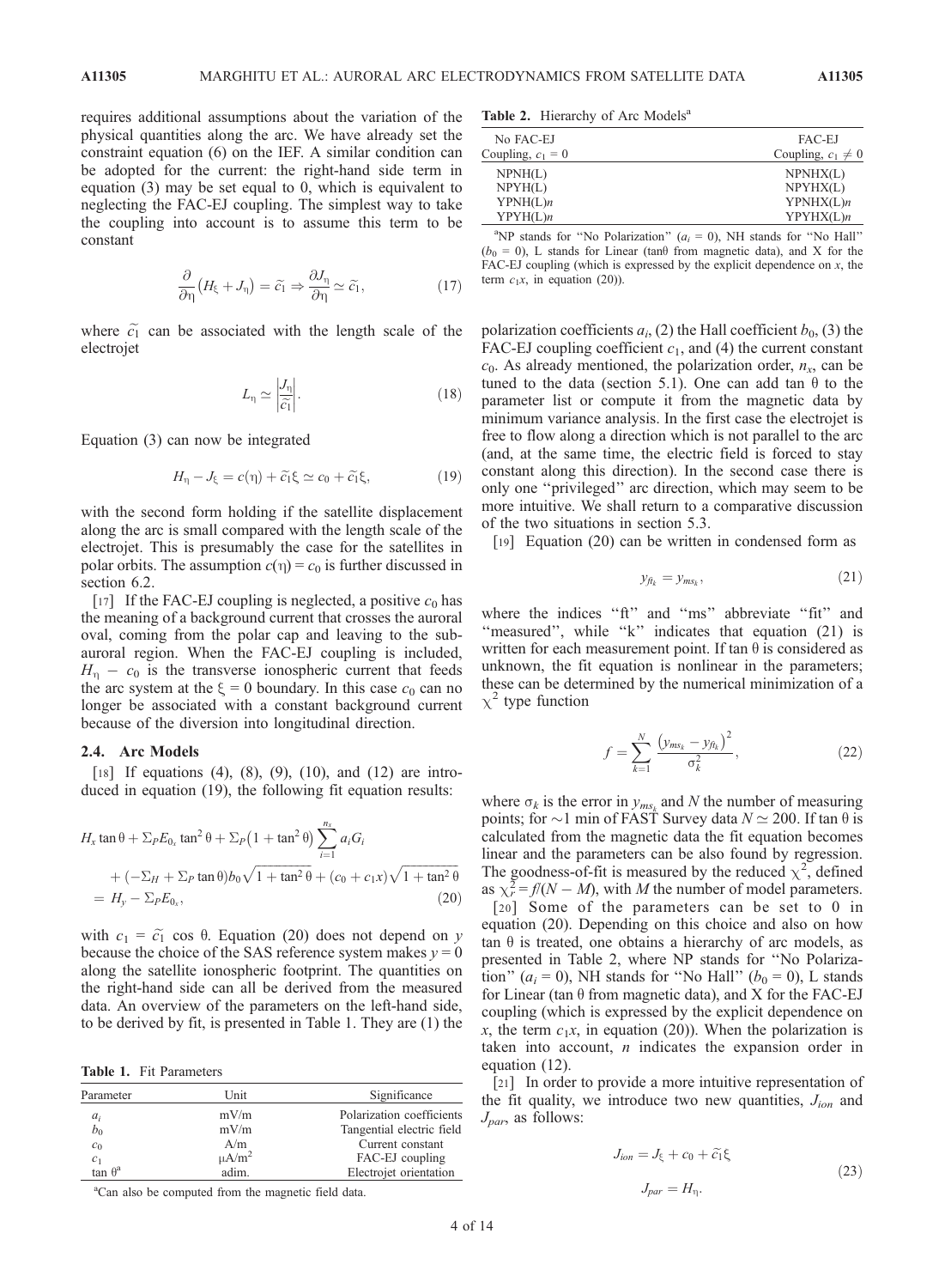With these notations, equation (19) simply writes  $J_{par} = J_{ion}$ . As the fit equation (20) is equivalent to equation (19), by comparing  $J_{par}$  and  $J_{ion}$  (see section 5) one can get a "graphical measure" of the fit quality. If tan  $\theta$  is not included among the parameters,  $J_{ion}$  and  $J_{par}$  have a straightforward interpretation, assuming an ideal case with no FAC-EJ coupling and no background current ( $\tilde{c}_1 = 0$ ,  $c_0 = 0$ ); they represent the ionospheric current perpendicular to the arc, from the fit and measured magnetic data, respectively.

[22] Before proceeding further with a case study application of ALADYN, we feel the reader should be warned in advance that a good fit quality, i.e., a good agreement between  $J_{par}$  and  $J_{ion}$ , is not enough to validate a model. The formulation of this statement in statistical terms is that a small  $\chi^2$  value just says that the model might be good but not that it is necessarily good. By including enough parameters, one can always end up with a small  $\chi^2$ , even if, for example, relevant parameters are still missing. This point will be illustrated for a particular case in section 5, where additional consistency checks will be used to validate the models.

# 3. Data

[23] During a winter campaign in January and February 1997, optical data in conjunction with FAST measurements were obtained for several FAST orbits. The ground equipment was located at Deadhorse, in northern Alaska (latitude 70.22 $^{\circ}$ , longitude 211.61 $^{\circ}$ ). The data presented below were collected on 9 February 1997, around 0822 UT, at  $\sim$ 2100 MLT, above the evening auroral oval.

[24] FAST is the second Small Explorer NASA satellite [Carlson et al., 1998] and was launched on 21 August 1996, in a 351 km  $\times$  4175 km polar orbit (83 $^{\circ}$  inclination). The spacecraft executes a reversed cartwheel motion, with the spin axis perpendicular to the orbit plane, and it is equipped with a full set of instruments: high-resolution plasma analyzers (312 ms in survey mode and 78 ms in Burst mode, as well as uninterrupted  $360^\circ$  coverage in pitch-angle), a mass spectrometer, DC and AC magnetic and electric field detectors. A comprehensive description of the satellite and its payload can be found in a special issue of Space Science Reviews [Pfaff et al., 2001, and references therein].

[25] The optical hardware was developed at Max-Planck-Institut für extraterrestrische Physik, Garching, and is based on low-light CCD cameras [Frey et al., 1996]. The images used in this study were taken with the following setup: wideangle optics,  $86^{\circ} \times 64^{\circ}$ , pass band filter,  $\geq 650$  nm, and exposure time 20 ms. The filter eliminates the long-lived emissions from atomic oxygen and allows for sharp images, a setup particularly useful for investigating highly dynamic structures. Although this is not our case, the setup is still convenient to get a reliable estimate of the arc velocity.

#### 3.1. Geophysical Conditions

[26] The event under study occurred during an active period: a magnetic storm that started on 8 February was in progress and passed through its maximum  $(D_{ST} = -68)$  on 10 February at noon. The  $K_p$  index reached 6– on the afternoon of 8 February and 5+ on the evening of 9 February. However, the  $K_p$  for UT 0600–0900 was 2, the minimum value during this stormy period. The auroral oval



Figure 2. Auroral activity indices for 9 February 1997. From the World Data Center for Geomagnetism, Kyoto, http://swdcdb.kugi.kyoto-u.ac.jp. The arrow indicates the conjunction time.

was relatively quiet, as one can see in Figure 2 and as also witnessed by Polar UVI data. In agreement with Figure 2, ground magnetograms from Barrow and College show the enhancement of westward currents north of College, starting at  $\sim$ 0900 UT, which indicates that our data were collected during the growth phase of a small substorm.

#### 3.2. FAST Data

[27] The satellite data above the auroral oval are dominated by the downward and upward FAC signatures. They are exhibited by Figure 3 and visible both in the magnetic field (Figure 3a) and in the particle data (Figures  $3b-3e$ ). The boundary between the large-scale downward and upward FACs is located at 0821:50, as indicated by the slope of the perturbation magnetic field,  $\Delta B_{\nu}$ , turning from positive (downward current) to negative (upward current). The presence of upward narrow bursts of medium energy (1 keV) electrons is the most prominent feature of the downward current region. Across the upward current region, the electrons show a large inverted-V, encompassing several ion beams.

[28] The bottom panel of Figure 3 presents the highaltitude electric potential, obtained by integrating the measured electric field along the satellite track. Until 0822:04 the potential decreases, corresponding to sunward convection, and the ions show mirroring plasma sheet distribution. North of 0822:04, which can be identified as the time of the convection reversal, the dominant ion feature is the sequence of beams and conics of ionospheric origin. The dips in the potential associated with the ion beams do not map to ionosphere. The gap between 0822:37 and 0822:47 is due to bad quality electric field data, presumably caused by saturation in low-density plasma. The matching of the potential is described in section 5. A peculiar feature of the data is the close vicinity between the FAC and electric field reversal (cf. first and last panel); we shall return to this in section 5.4.

## 3.3. Optical Data

[29] The optical behavior of the arc during the minute  $0822:00-0823:00$  is presented in Figure 4, which shows a sequence of four frames, 20 s apart, each of them bearing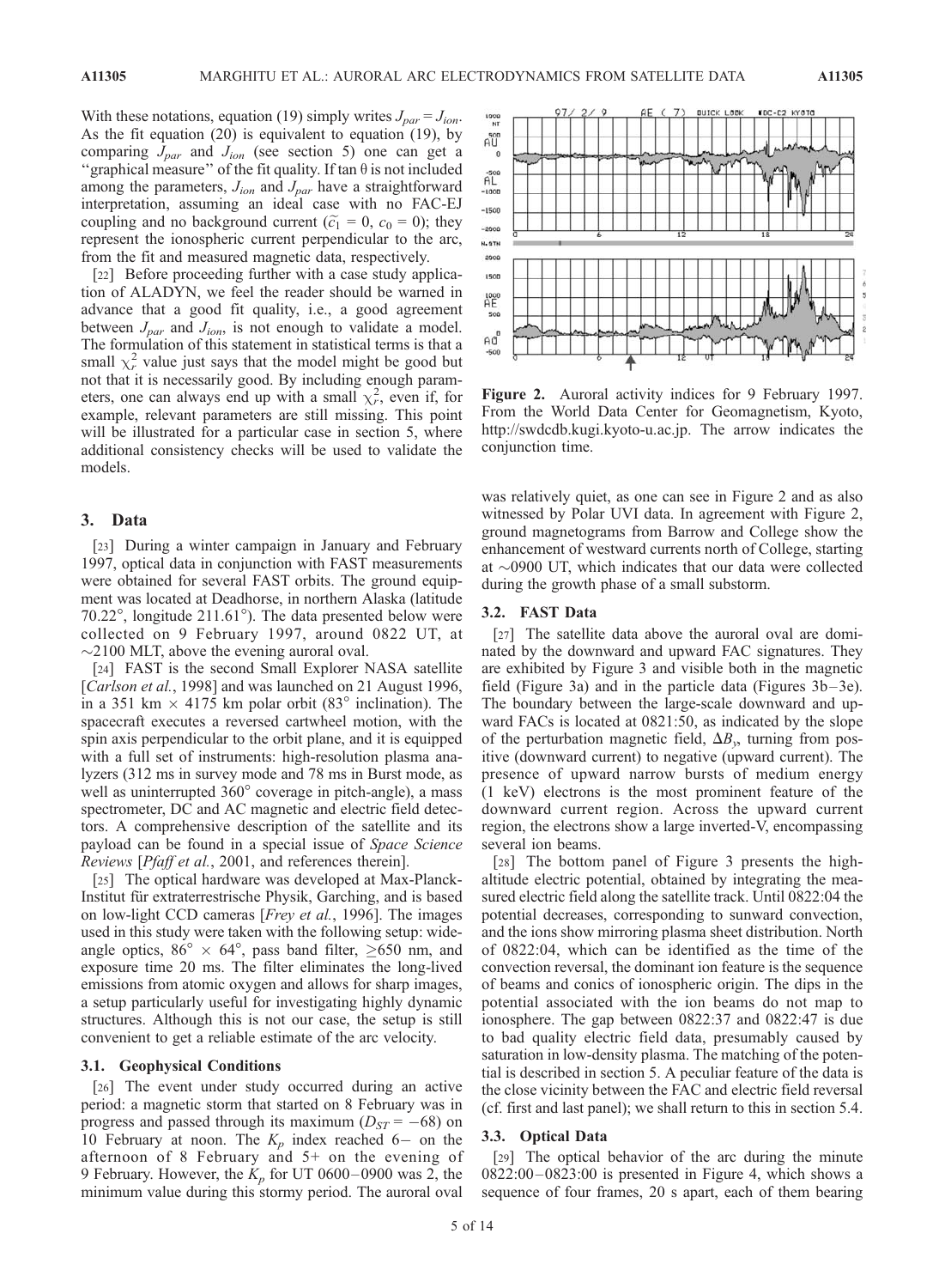

Figure 3. Medium-scale DC electromagnetic field and particles; the solid vertical lines indicate the ion beam interval, IALL, that will be used for the illustration of ALADYN; the dashed vertical lines show the subintervals  $I1-I5$  (cf. Table 3). From top to bottom the figure shows (a) perturbation magnetic field,  $(b-e)$  electron/ion energy and pitch-angle spectrograms, and (f) potential drop along the satellite track. In Figures 3c and 3e the pitch-angle covers 360°, corresponding to the plasma instrument field of view; the angle range is shifted by  $90^\circ$  in Figure 3c to avoid having downward electrons split up among the plot borders. For the data gap in Figure 3f, see text. See color version of this figure at back of this issue.

markers for the satellite footprint and for the first two ion beams (placing beams' markers in all the frames does not imply that ion beams are necessarily there all the time and is just meant to provide a reference for the luminosity evolution). The ionospheric (110 km) footprint of the satellite was found by using the IGRF95 magnetic field model and further projected into the image plane. The association between viewing directions and image pixels was achieved by means of a procedure using well-known bright stars. The edge of the optical arc is seen to be coincident with the steep increase in the electron energy at 0822:10, which provides a cross-check for the mapping procedure.

[30] One notes the stability of the arc during the satellite overpass. In addition, by comparing the position of the southern edge of the arc with the position of the first ion beam, one can see that the arc has a slow, approximately uniform equatorward motion. The arc covers a distance roughly equal to half of the beam width in 1 min, which results in an average north-south velocity of  $\sim$ 200 m/s. A slow equatorward motion is known since long ago to be related to the growth phase of a substorm [e.g., Mozer, 1971]. If the arc is frozen in the ionospheric plasma (possible deviations from this assumption are discussed in section 5.3), the electric field associated with this motion

points westward, has a magnitude of  $\sim$ 10 mV/m, and drives a northward Hall current. The east-west ionospheric plasma motion, associated with the north-south electric field, cannot be inferred from the optical data.

## 4. Ionospheric Conductance

[31] An essential ingredient in deriving the full picture of the ionospheric electrodynamics, for either large-scale, medium-scale, or small-scale phenomena, is the conductivity, which can be height-integrated to obtain the conductance. Satellite measurements, like those presented above, allow the monitoring of the particle influx into the ionosphere and the subsequent determination of the conductance. In the winter nighttime auroral region the conductance is essentially induced by particle precipitation.

#### 4.1. Particle-Induced Conductance

[32] By fitting experimental results, Robinson et al. [1987] and Galand et al. [2001] found approximate formulas for  $\Sigma_{P}$ ,  $\Sigma_{H}$ , induced by electrons and protons respectively. During our inverted-V event, proton contribution is negligible and the conductance induced by electron writes

$$
\Sigma_P = \frac{40\overline{W}}{16 + \overline{W}^2} \Phi_W^{1/2}
$$
  
\n
$$
\frac{\Sigma_H}{\Sigma_P} = 0.45\overline{W}^{0.85},
$$
\n(24)

where  $\Phi_W$  is the energy flux in erg/cm<sup>2</sup>·s and  $\overline{W}$  is the average energy in keV, calculated as ratio of energy to number flux

$$
\overline{W} = \frac{\Phi_W}{\Phi_N} = \frac{\int_{W_{\text{min}}}^{W_{\text{max}}} WF(W) \, dW}{\int_{W_{\text{min}}}^{W_{\text{max}}} F(W) \, dW}.
$$
\n(25)

In the equation above,  $F(W)$  is the differential number flux and  $W_{\text{min}}$ ,  $W_{\text{max}}$  are the lower and upper integration limits,



Figure 4. Optical images 20 s apart taken during the FAST overpass. The satellite is shown as a square and the limits of the first two ion beams are indicated in each image as ''11'' and ''22.'' Note the equatorward drift of the southern edge of the arc.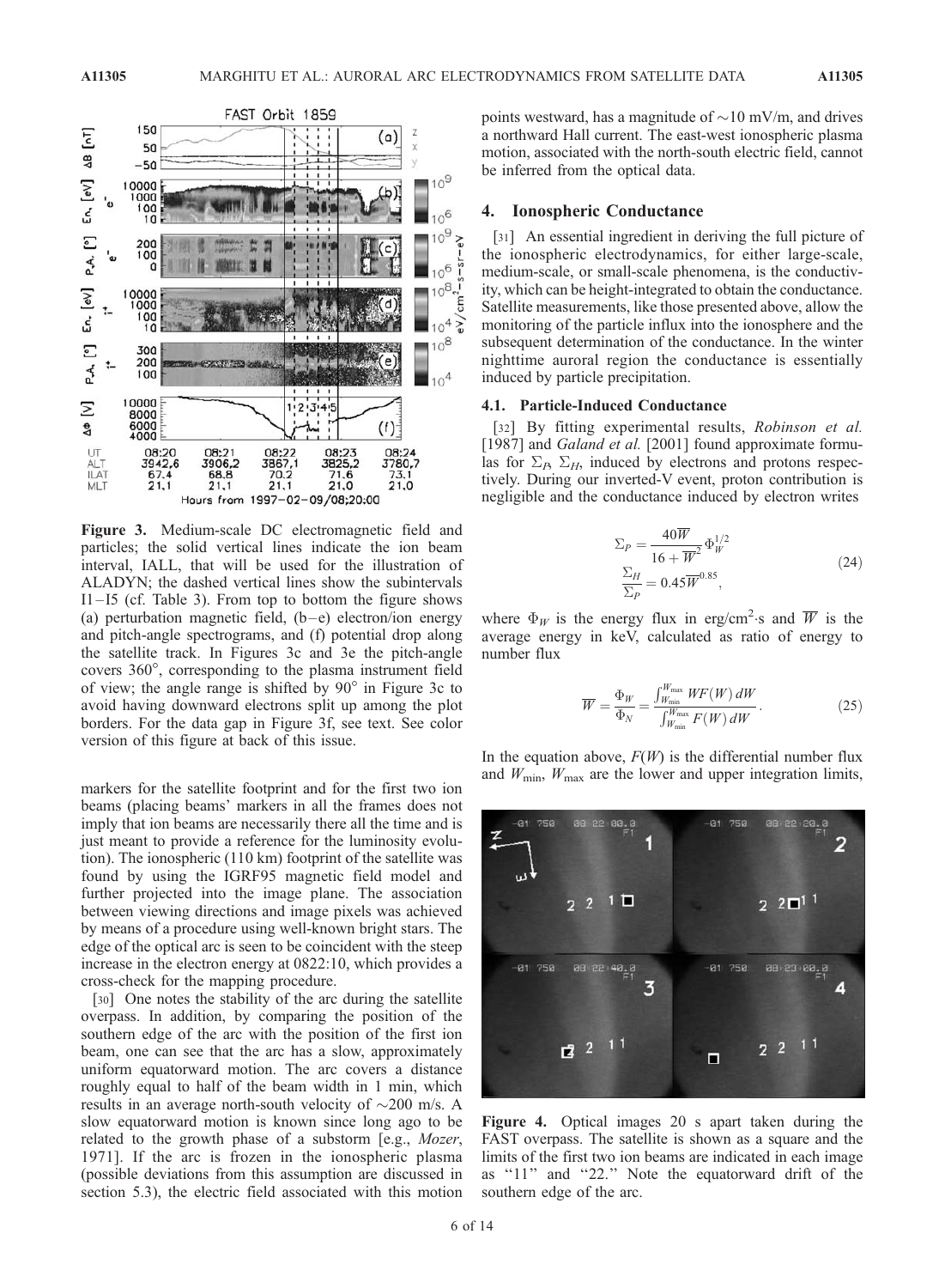

Figure 5. (left) Electron energy flux, number flux, and average energy, at ionospheric level, under the inverted-V. (right)  $\Sigma_B \Sigma_H$ , and the ratio  $\Sigma_P/\Sigma_H$ , calculated from equation (24), by using  $\Phi_W$  and W from the left plot. Black solid lines (red dots) indicate integration over the full velocity space (loss cone). In the bottom left panel the ion beam average energy is shown with black dashes. See color version of this figure at back of this issue.

which depend on the detector characteristics. Following *Robinson et al.* [1987], we chose  $W_{\text{min}} = 500$  eV and  $W_{\text{max}} =$ 30 keV (the upper limit of the detector), a range that fully covers the inverted-V electrons (whose energy is  $\leq$ 5 keV).

[33] The conductance estimates given by equation (24) were obtained by processing radar data, essentially ionospheric ionization. This is produced by the energetic electrons ''captured'' in the ionosphere, i.e., the incident flux, available at the top of the ionosphere, minus the reflected flux (backscattered and secondaries). In order to get the flux that actually dissipates in the ionosphere, from FAST data measured at 4000 km altitude, one has to integrate over the full distribution. The conductance obtained this way will be used in section 5 for the models' evaluation. In addition, we also computed the conductance by integration over the loss cone. This will serve in section 6.3 to check the sensitivity of our results to the accuracy in the conductance. In integrating over the loss cone, we did not take into account its widening produced by the potential drop below the satellite (when ion beams are detected). As discussed in the last paragraph of this section, this lack of rigor turns out to be convenient.

[34] In the left plot of Figure 5 we show  $\Phi_W$ ,  $\Phi_N$ , and W. All the quantities were mapped to ionosphere

$$
\Phi_W^{ionos} = \frac{B^{ionos}}{B^{sat}} \left( \Phi_W^{sat} + \Phi_N^{sat} eU^{below} \right)
$$
\n
$$
\overline{W}^{ionos} = \overline{W}^{sat} + eU^{below}.
$$
\n(26)

We took  $eU^{below}$  equal to the average ion energy during ion beams and 0 for the rest of the time. When  $U^{below} = 0$ , equation (26) reduces to the mapping required by the convergent magnetic field.

[35] The fluxes obtained by integration over the full distribution are lower outside of the ion beams because of the negative source cone contribution that adds to the fluxes yielded by integration over the loss cone. Inside the ion

beams the relation is reversed: the widening of the loss cone enhances the fluxes, overcompensating the negative contribution of the (also widened) source cone. The average energy is sensitive to the integration domain only outside of the beams, where backscattered and secondary electrons make a significant difference to the number flux but not to the energy flux.

[36] The Pedersen and Hall conductances, as well as their ratio, are shown in the right plot of Figure 5. We note that the fluxes, and consequently the conductance, obtained for the two integration domains would exhibit little difference inside the ion beams, if we used the widened loss cone. In order to check the dependence of the results on the conductance, the profile that we obtained by neglecting the widening of the loss cone is, however, more appropriate. This is in particular valid inside the first ion beam, where the integration over the (not widened) loss cone yields a lower conductance, which may be closer to the actual value there; at the leading edge of the arc the actual conductance is presumably smaller than the one yielded by equation (24), based on the stationarity assumption.

#### 4.2. Errors in Conductance

[37] For a good electrodynamic description of the auroral arc, one needs to evaluate the accuracy of the conductance calculation, which is affected by methodological and measurement errors. The methodological errors result from the chain of approximations implied by equation (24), while the measurement errors are related mainly to the statistical nature of the particle experiment.

[38] The reader is referred to *Marghitu* [2003] for an extended discussion of the errors affecting the calculation of the conductance. It is shown there that by applying the error propagation formula to the actual, measured distribution, one can expect to get a reasonable estimate of the error variation along the satellite path. The measurement errors are quite small under the energetic part of the inverted-V,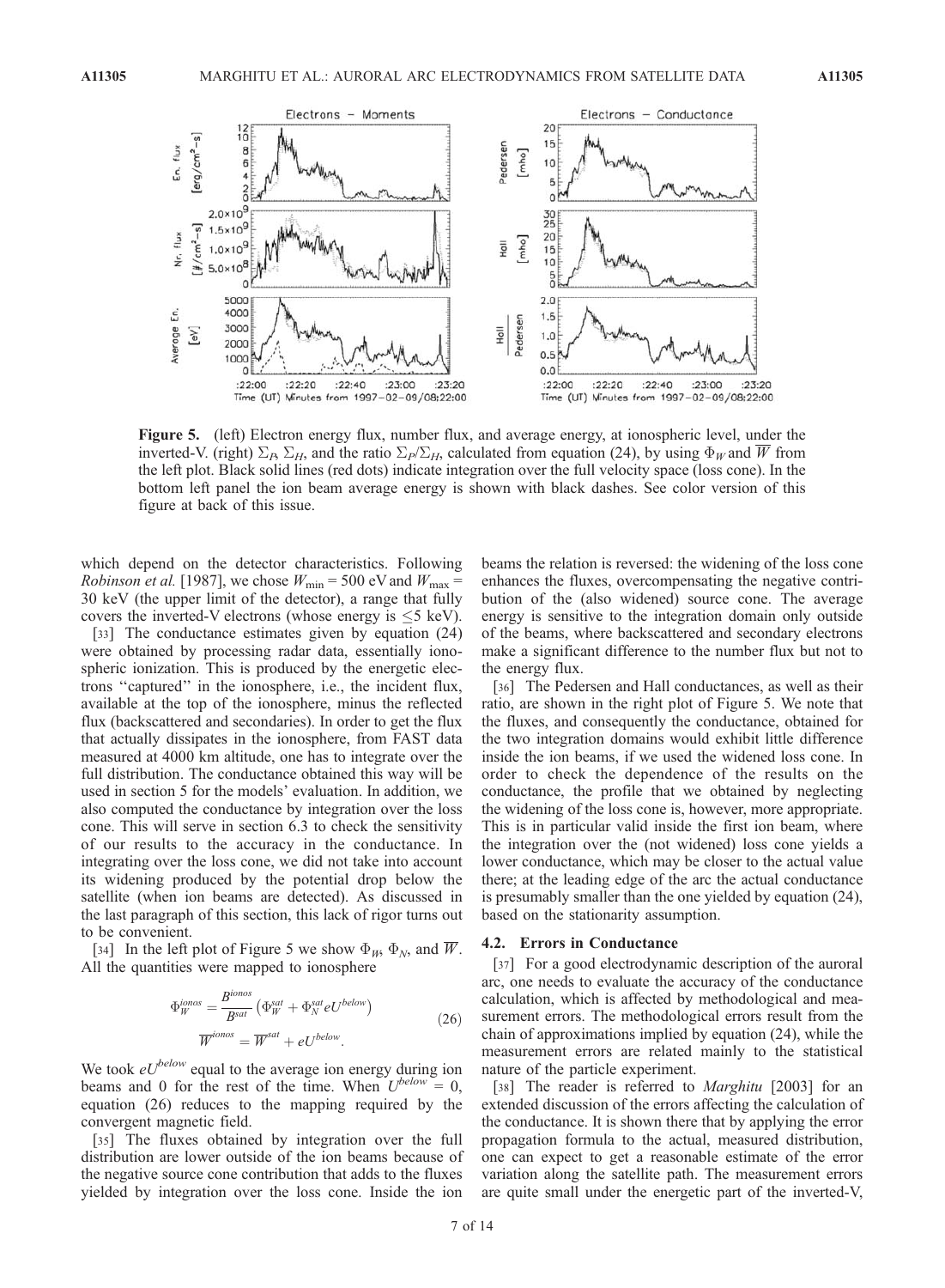| Id        | $\Delta t$    | L, km | ΔΦ, V        | $E_0$ , mV/m     |
|-----------|---------------|-------|--------------|------------------|
| - I 1     | $03.8 - 13.8$ | 28.5  | 482          | $-16.9$          |
| I2        | $13.8 - 26.9$ | 36.7  | 455          | $-12.4$          |
| <b>I3</b> | $26.9 - 37.7$ | 30.5  | (500, 350)   | $(-16.4, -11.5)$ |
| <b>I4</b> | $37.7 - 48.5$ | 30.5  | (500, 350)   | $(-16.4, -11.5)$ |
| I5        | $48.5 - 57.5$ | 26.1  | 292          | $-11.2$          |
| IALL      | $03.8 - 57.5$ | 152.3 | (2229, 1929) | $(-14.6, -12.7)$ |

**Table 3.**  $E_0$  During the Ion Beam Period of Orbit 1859

inside the visible arc, and increase at the edges. This behavior is similar to the expected variation of the methodological errors: assuming stationarity at the edges of the arc (implicit in equation (24)) is presumably more error prone than inside the arc. The measurement error can be used as proxy for the variation profile of the error across the arc. As we will discuss in section 6.3, the precise knowledge of the error is expected to have little influence on the results, except for the intervals of low conductance.

## 5. Evaluation of the Models

[39] Once the conductance is available, one can proceed to the calculation of the IEF by fitting the hierarchy of models associated with equation (20) to the experimental data. We shall illustrate ALADYN by deriving the ionospheric electric field and current for the ion beam period of FAST orbit 1859, IALL = 0822:03.8 – 0822:57.5. In order to estimate  $E_0$  over IALL, given the gap in the electric field data, we used the fact that IALL consists of an alternation of ion beams (IB) and ion conics (IC) and can be naturally divided in five roughly equal subintervals. The second column of Table 3 shows the respective time periods. The time origin is  $t_0 \equiv 0822:00$ . Note that I4 consists of two conics and one beam, whereas the other intervals cover either beams (I1, I3, I5) or a conic (I2). Column 3 of the table shows the length of the satellite path projected to ionosphere. Columns 4 and 5 show the potential difference across each path segment and the corresponding  $E_{0<sub>x</sub>}$ . For I3 and I4 some reasonable upper and lower limits are indicated, based on the values for the other three intervals.

[40] The results in sections 5.1 and 5.2 below correspond to the models which assume  $\theta$  as parameter, thus giving the minimization procedure more freedom in finding the ''minimum energy'' point of the data configuration. As we shall see, this leads to a relatively large angle between the electrojet and the arc. By using  $\theta$  as inferred from the magnetic data, one implicitly requires that the electrojet flows parallel to the arc. The electric field and current obtained this way are discussed in sections 5.3 and 5.4.

# 5.1. Models NPNH, NPYH, and YPNH

[41] If the polarization or the Hall contribution or both are neglected, one cannot expect to obtain consistent results. The highly structured auroral precipitation induces steep gradients in the conductance, which lead to ionospheric polarization. The Hall contribution, in its turn, is known to be a key ingredient in the development of a partial Cowling channel, which is often colocated with the arc. Still, considering these ''incomplete'' models provides a good reference that helps in judging the more involved instances.

[42] Figure 6 shows the results obtained for the models NPNH and NPYH:  $J_{par}$  versus  $J_{ion}$  (equation (23)) in the top



Figure 6. Fit results obtained for models NPNH (left) and NPYH (right). In the top line we compare  $J_{par}$  and  $J_{ion}$ (equation (23)); the bottom line shows the components of the IEF,  $E_x$  and  $E_y$ ,  $J_{par}$  and  $E_x$  are plotted solid, while  $J_{ion}$ and  $E_v$  are dashed.

line and the components of the IEF in the bottom line. For model YPNH we examined in addition the influence of the polarization length scale, which depends on the expansion order,  $n_x$  (equation (16)). Numerically, one can get to quite large  $n_x$  values, but in practice a reasonable "threshold" can be determined from the data, by fitting  $y_{ms}$  with progressively higher-order expansions. The dependence of  $\chi^2_r$  on  $n_x$ is shown in the top left panel of Figure 7. The decrease of  $\chi^2_r$  is seen to saturate at  $n_x \approx 18$ ; for higher orders the



**Figure 7.** (top left) Dependence of  $\chi^2$  on the expansion order for  $y_{ms}$ . (bottom left) Approximations of the measured data,  $y_{ms}$  (black solid), with orthogonal polynomials. (right) Fit results obtained for model YPNH;  $J_{par}$  is plotted black solid. In the bottom left and in the right panels blue longdashes/green dash-dots/red dashes stand for  $n_x = 7/18/36$ . See color version of this figure at back of this issue.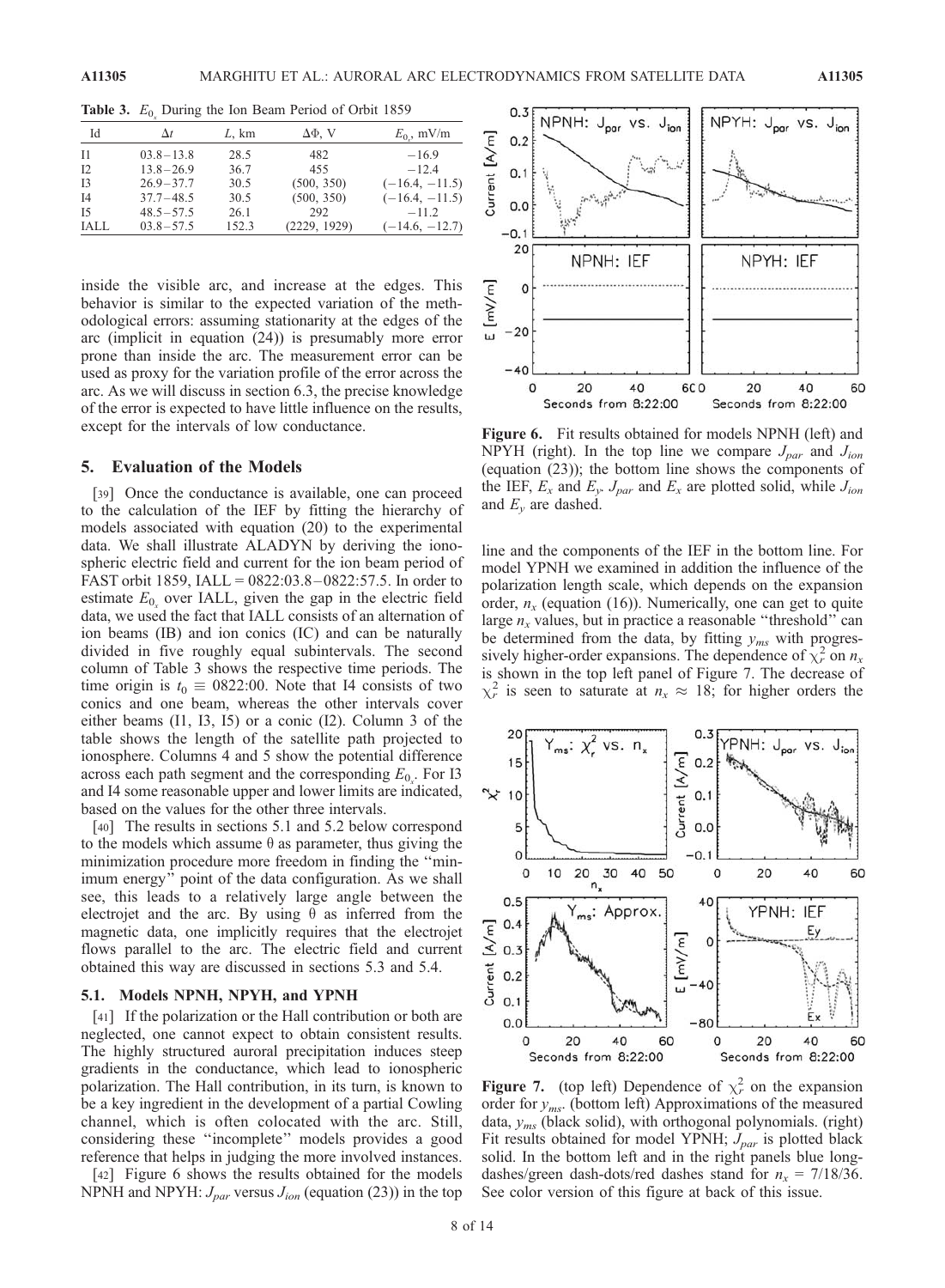

Figure 8. Fit results obtained for models YPYH (left) and YPYHX (right). (top) Fit quality,  $J_{par}$  versus  $J_{ion}$ ; (middle) Electric field for  $n_x = 7/18/36$ ; (bottom) Ionospheric current along the satellite footprint for  $n_x = 36$ . The color-line style convention in the top and middle panels is the same as in Figure 7. See color version of this figure at back of this issue.

relative improvement is small but, as we shall see below, the higher orders are needed in order to capture the fine structures. The bottom left panel of Figure 7 shows  $y_{ms}$  together with the approximations obtained for  $n_x = 7$ , 18, 36. The small-scale variability in  $y_{ms}$  results from the electron precipitation: the decrease of  $\chi^2_r$  saturates at  $n_x \approx 4$  for  $H_v$  and at  $n_x \approx 18$  for  $\Sigma_P$ . The fit quality (measured by the difference between  $J_{par}$  and  $J_{ion}$ ) and the IEF components obtained for the model YPNH are presented in the right panels of Figure 7.

[43] From Figures 6 and 7 it is evident that the fit gets better with the sophistication of the model. A significant improvement is achieved already for model NPYH, which gives a good hint on the importance of the Hall term. When the polarization is taken into account the agreement between fit and experiment is almost perfect at high polarization orders, but  $E_x$  exhibits a decreasing trend which is not supported by the high-altitude data. In addition,  $E_v \simeq 0$ , which implies negligible plasma convection in north-south direction. As the arc drifts southward at a speed of  $\sim$ 200 m/s (section 3.3), this means that the motion of the arc with respect to the plasma, the arc proper motion, is relatively fast.

#### 5.2. Models YPYH and YPYHX

[44] The results get improved when both the polarization and the Hall contribution to the meridional closure of the FAC are taken into account. In Figure 8 we show the fit quality (top) and the electric field (middle), depending on the polarization order, as well as the ionospheric current along the satellite footprint for  $n_x = 36$  (bottom). The electric field does not depend significantly on  $n_x$ , except for the short intervals of low conductivity at the trailing edge of the arc, which are properly modeled only for  $n_x = 36$ . Note that the polarization length scale corresponding to  $n_x = 36$  is  $\sim$  4 km. This distance can be resolved by our Survey FAST data, which have a spatial resolution at ionospheric level of  $\sim$ 900 m.

[45] Judging from Figure 8, one cannot make an unequivocal choice between the models YPYH and YPYHX: the fit quality is good for both of them and the electric field has reasonable values. Near the leading edge of the arc, at 0822:10,  $E_y$  is in both cases equal to  $\sim$ 5 mV/m westward, which implies a reasonable proper motion at a speed of  $\sim$ 100 m/s. Although the visual inspection would recommend model YPYHX because the electric field looks more consistent with the high-altitude data and the current vector is well-behaved at the edges of the arc, more thorough consistency checks are required in order to test the validity of the two models.

[46] A good IEF should integrate to a potential that matches the high-altitude potential outside of the ion beams. In addition,  $E_x$  and  $E_y$  should not depend on the choice of the fit interval. The integration smoothes out the small disagreements and, by comparing the potentials, one gets an overall figure of merit. The examination of the results with respect to the fit interval provides a better view on the details.

[47] The high-altitude and ionospheric potentials for model YPYH36 are shown in the left panel of Figure 9. The ionospheric potential covers the interval IALL while the high-altitude potential includes some 15 s before and after IALL. The jump in the high-altitude potential over the time interval with bad data is such that the potential drop over IALL is 2250 V. It is obvious that the model fails to reproduce the data, in particular over the intervals I1 and I5. The results are considerably improved for model YPYHX36, as seen in the right panel of Figure 9. The ionospheric and high-altitude potentials match each other and the drops across the ion beam intervals are roughly the same at the two levels.

[48] The comparison between the high-altitude potential, derived from measured FAST electric field, and the ionospheric potential, derived from fitted IEF, provides an important piece of evidence in favor of the model YPYHX.



Figure 9. Internal consistency check for the models YPYH (left) and YPYHX (right). High-altitude potential (solid) versus ionospheric potential (dashes).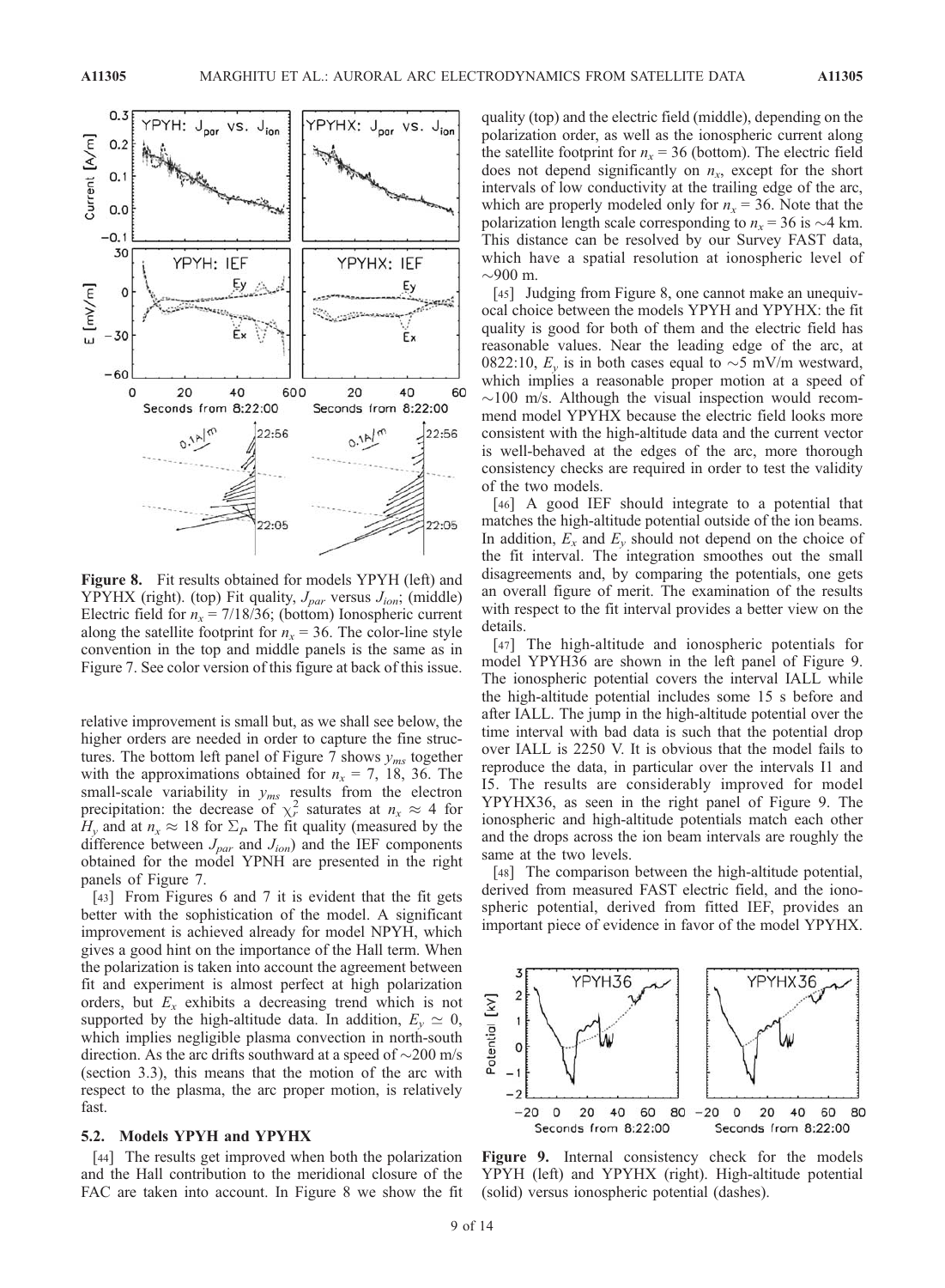

Figure 10. Internal consistency check for the models YPYH (left) and YPYHX (right):  $E_x$  (top) and  $E_y$  (bottom) obtained from fit over IALL (black solid) and over the subintervals I1-I5 (red dashes). The fit over I1 and I3 was also performed with Burst data, available during these intervals (green dash-dots). See color version of this figure at back of this issue.

We emphasize that just the total potential drop over IALL was supplied as input to the fit procedure. The detailed distribution of the ionospheric potential over the subintervals I1 – I5 is related to the arc model.

[49] The dependence of the electric field on the fit interval was examined by comparing the IEF obtained over IALL, for  $n_x = 36$ , with that obtained over I1–I5, for  $n_x = 7$ (Figure 10). As IALL is  $\sim$ 5 times longer than the subintervals, the choice of  $n_x$  makes the fit resolutions comparable. There is no free parameter to allow the matching of the separate curves. The fitted IEF obtained by using Burst data and  $n_x = 28$  was added for I1 and I3, when the high data rate was on. As expected from the potential calculation, model YPYH yields a substantial disagreement for I1 and I5. The results get better for model YPYHX, except for the time around  $t_0$  + 39. This is probably a numerical effect because the boundary between I3 and I4 lies in a low conductance region. With larger subintervals that include this boundary, most of the disagreement disappears. When Burst data are available, the results are similar to those obtained with Survey data except, sometimes, for the boundaries of the fit interval. We shall discuss the possible origin of the boundary effects in section 6.4.

# 5.3. Model YPYHXL: IEF

[50] By fitting the data to model YPYHX36, one obtains tan  $\theta = -0.4$ , which implies  $|\theta| \simeq 22^{\circ}$  (see the bottom right panel of Figure 8). Although the experimental evidence suggests that sometimes the electrojet can flow at an angle with respect to the arc [e.g., *Evans et al.*, 1977], the other situation, when the electrojet and the arc are parallel, seems to be more common and more intuitive. In this case, tan  $\theta$ is no longer a fit parameter but derived from the magnetic data and, as already mentioned, the parameter set  $(a_i, b_0,$  $c_0$ ,  $c_1$ ) can be found by linear regression. A cross-check that yielded identical results was performed by the nonlinear minimization of the (now quadratic) function  $f$  in equation (22).

[51] In order to derive tan  $\theta$  from the magnetic field data, we used the minimum variance analysis [e.g., Sonnerup and Scheible, 1998, and references therein]. Applying this method to the full interval IALL yields tan  $\theta = 0.14$ ,  $\theta \simeq 8^\circ$ . Alternatively, it is possible to get a "continuous" variation of tan  $\theta$  by applying the minimum variance analysis over a time window sliding along IALL. If the width of the window is chosen to be 10 s, roughly equal to the time scale associated with the ion beam sequence, one gets  $-0.15 \le \tan \theta \le 0.2$ . As seen in Figure 11, the IEF is not very sensitive to the exact value of tan  $\theta$ .

[52] In Figure 11 we also compare the IEF yielded by the models YPYHXL36 and YPYHX36.  $E<sub>x</sub>$  and the ionospheric potential do not depend too much on the model. It is noteworthy that both models indicate variations in  $E_x$  at the edges of the visible arc, with the more substantial one at the trailing edge, where the gradient in conductivity is steeper. One also notes that  $E_x$  has a unipolar structure at the arc edges, which indicates adjacent layers of negative and positive polarization charges. An outline of the arc, including the charge layers at the edges, is shown in the bottom right panel of Figure 11. The polarization electric field is concentrated inside the double layers at the arc edges and makes little contribution to the electric field across the arc. This configuration is different from that of a Cowling



Figure 11. Comparison between the ionospheric electric field and potential obtained with models YPYHX36 (red dashes) and YPYHXL36, by applying minimum variance analysis over IALL (green dash-dots) and over a sliding 10 s window (blue long dashes). In the top right panel the highaltitude potential (black solid) is plotted for reference. The bottom right panel shows an outline of the arc, including the polarization charge double layers associated with the divergence of the electric field at the arc edges. At the southern edge of the arc the double layer is wider and less intense than at the northern edge, as indicated by the  $E_x$ panel. See color version of this figure at back of this issue.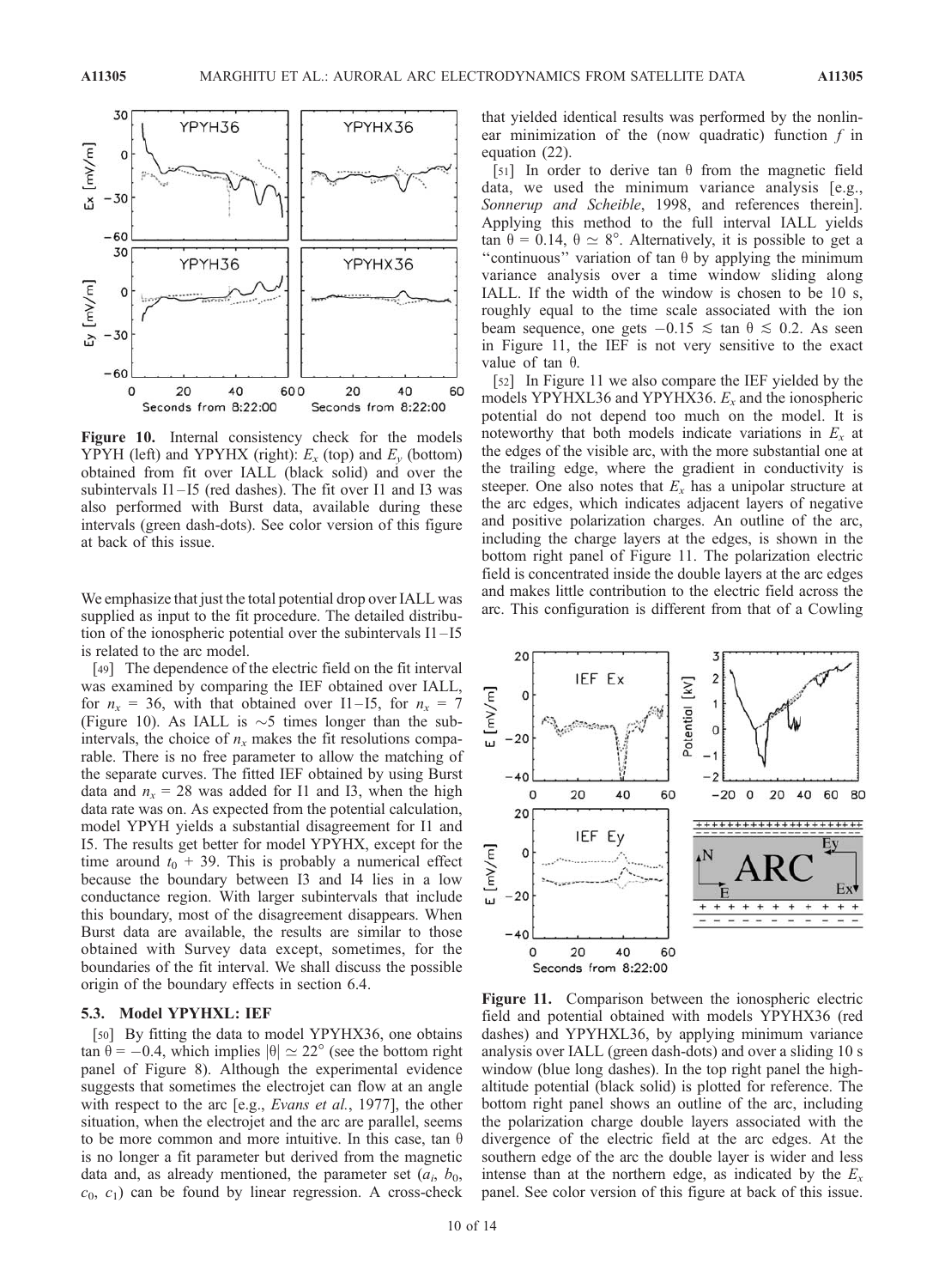channel, where the unipolar charge layers at the arc edges produce an electric field across the arc. In our case, the IEF inside the arc, between 0822:18 and 0822:36, is pretty flat and has about the same magnitude as outside of the arc. The polarization electric field is negligible and the closure of the current is achieved by FAC. According to the classification in the work of Marklund [1984], our arc (strictly speaking, the inside of the arc) would best fit in the IIc, noncorrelation category. The arc exhibits, however, an important peculiarity: while in the work of *Marklund* [1984] the current closure is achieved transverse to the arc, in our case the current closes along the arc, at least in the vicinity of FAST ionospheric footprint, as discussed in section 5.4.

[53]  $E_v$  depends on the model and its change can be explained (section 5.4) with the change in the orientation of the ionospheric current. In both cases there is a slight disagreement,  $\delta E_v$  5 mV/m, compared with the value inferred from the optical data, which suggests proper motion of the arc: the plasma drifts somewhat faster than the arc for model YPYHXL36, and somewhat slower for model YPYHX36. Haerendel et al. [1993] pointed out that the proper motion of the arc can be related to the magnetic energy content in the magnetosphere-ionosphere current circuit. They assumed that downward and upward FACs are connected to a generator region in the magnetosphere and closed (dominantly) by Pedersen current in the ionosphere. The current circuit can expand/shrink because of plasma inflow/outflow at generator and/or AAR level. Magnetic energy builds up (as appropriate during the growth phase of a substorm) when the circuit expands and is released (as appropriate during the expansion phase) when the circuit shrinks. This argument seems to favor model YPYHXL36 (plasma flow into the current circuit during the growth phase), but the reader is cautioned that it is not directly applicable here; as discussed below, the downward and upward FACs are decoupled in the vicinity of FAST ionospheric footprint, instead of being connected through Pedersen current transverse to the arc, as required by Haerendel et al. [1993]. In addition, the arc proper motion depends, to some extent, on the velocity assumed for the neutral wind (section 6.1).

#### 5.4. Model YPYHXL: Current Configuration

[54] The ionospheric current vector along the FAST footprint for model YPYHXL36 (tan  $\theta$  from minimum variance analysis with 10 s window) is shown in the left plot of Figure 12 and, as expected, is on average parallel to



Figure 12. (left) The current along the ionospheric footprint of FAST for model YPYHXL36. (right) Sketch that serves to explain why  $E<sub>v</sub>$  is larger for model YPYHXL36, compared with model YPYHX36.



Figure 13. The FA and ionospheric sheet currents, along the FAST footprint, resulting from model YPYHXL. The Pedersen and Hall components of  $J_{\epsilon}$  (red) and  $J_{\eta}$  (green) are shown with dashed lines and are labeled in the bottom left panel. (top left) Fit over IALL. (bottom and top right) Fit over the intervals I1, I2, and I3 that encompass the visible arc.  $J<sub>s</sub>$  during I1 is very small, indicating a negligible ionospheric current transfer between the downward and upward FACs. See color version of this figure at back of this issue.

the arc. The change in the orientation of the ionospheric current explains why  $E_y$  is increased compared to model YPYHX36. The sketch in the right plot of Figure 12, where  $(E_1, J_1)$  are associated with model YPYHX and  $(E_2, J_2)$  with model YPYHXL, serves helping the explanation. The average conductance ratio over IALL is  $\langle \Sigma_H/\Sigma_P \rangle \simeq 1$ , which implies that  $\langle \theta_1 \rangle \simeq \langle \theta_2 \rangle \simeq 45^\circ$ . In addition, E<sub>1</sub> and E<sub>2</sub> are related by  $\langle E_{1_x} \rangle = \langle E_{2_x} \rangle = E_{0_x}$ . With tan  $\theta_{J_1} = 0.5$ , tan  $\theta_{J_2} = 0$ , and  $|E_{0_x}| \simeq 15$  mV/m, one obtains  $|E_{1_y}| \simeq E_{0_x} / \tan(\theta_{J_1} + \theta_1) \simeq$ 5mV/m and  $|E_{2_y}| \simeq E_{0_x}/\tan\theta_2 \simeq 15$  mV/m, in good agreement with the fit results.

[55] A different view over the ionospheric current is offered by Figure 13, where the components perpendicular and parallel to the arc,  $J_{\xi}$  and  $J_{\eta}$ , are presented together with their respective Pedersen and Hall contributions,  $(J_{\xi P}, J_{\xi H})$ and  $(J_{\eta}R, J_{\eta}H)$ . We show the currents for IALL and the subintervals I1, I2, I3 that encompass the visible arc. A peculiar feature is that  $J_{\xi}$  stays very small during I1, where  $J_{\xi P}$  and  $J_{\xi H}$  compensate each other, which indicates that the downward and upward FAC sheets are decoupled near the FAST ionospheric footprint.

[56] The topology of the current flow looks quite surprising, the more so as the magnetic field signature suggests a standard evening configuration, with downward FAC south of the arc, connected by ionospheric Pedersen current to the upward FAC above the arc. The standard view on the auroral arc current system, originating with *Boström* [1964] and validated since then by a large variety of in situ [e.g., Sugiura, 1984], ground [e.g., Opgenoorth et al., 1990; Aikio et al., 1993], and conjugated measurements [e.g., Janhunen et al., 2000], does not hold in our case, at least in the vicinity of FAST footprint. Strong evidence supporting this conclusion is provided by an outstanding feature exhibited by the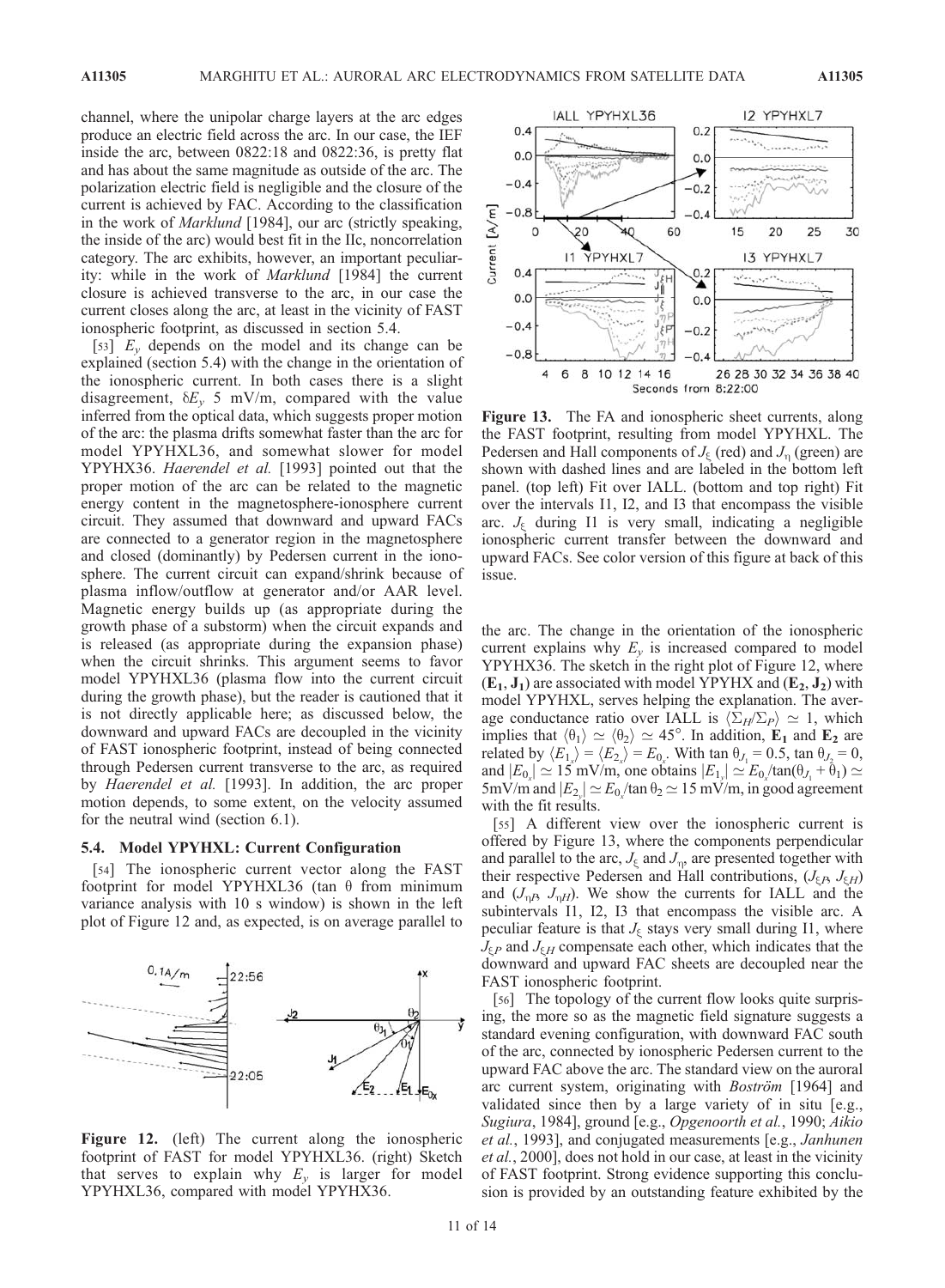data (Figure 3), namely the close proximity of the convection and FAC reversal. It is only in the narrow strip between these two boundaries that a minor part of the current injected into ionosphere by the downward FAC joins the upward FAC. The subsequent atypical current configuration will be examined in detail in an upcoming publication.

## 6. Additional Comments

# 6.1. Influence of the Neutral Wind

[57] The results in section 5 were obtained by setting  $w = 0$ in equation (4), that is, we assumed the neutral wind velocity with respect to the Earth,  $w_{NW}$ , is equal and opposite to the rotation velocity of the Earth,  $w_{ER}$ . In order to check the influence of the neutral wind, we repeated the calculations for the case when the neutral atmosphere rotates with the Earth,  $w_{NW} = 0$ ,  $w = w_{ER}$ . At auroral latitudes ( $\sim$ 70°)  $w_{ER} \simeq 160$  m/s, which is equivalent to a northward electric field  $E \simeq 8$  mV/m. This implies a change of the average electric field over IALL from  $E_{0_x} \simeq -15$  mV/m to  $E_{0_x} \simeq -7$  mV/m. The main consequence of this change is a reduction of the magnitude of  $E_x$  with  $\sim$ 8 mV/m without, however, significant changes in the variation pattern. This is not surprising, given the fact that this pattern is controlled by the conductance and in the fit input term,  $H_y - \Sigma_P E_{0_x}$  (right-hand side of equation (20)),  $E_0$  is just a scale factor for the conductance. Although  $E_x$ changes, our main conclusion does not change: consistent results are obtained only when the polarization, the electric field parallel to the arc, and the FAC-EJ coupling are taken into account.

[58] In addition to the change in  $E_x$ , there are also small changes in the other parameters, which together lead to a decrease in the magnitude of  $E_v$  (equation (9)): model YPYHX yields a westward IEF component of  $\sim$ 2 mV/m instead of  $\sim$ 5 mV/m, while model YPYHXL yields  $\sim$ 7 mV/m instead of  $\sim$ 14 mV/m. We note that in the second case, when the electrojet is constrained to flow along the arc, not only  $E_x$  but also  $E_y$  scales with  $E_{0_x}$ . For both models the southward motion of the arc is now faster than the plasma motion. However, as soon as the neutral atmosphere does not corotate,  $w_{NW} \neq 0$ , the situation can change, in particular for model YPYHXL where the difference between the arc and plasma motion is small.

[59] We have no conjugated radar measurements, so we cannot say for sure what the velocity of the neutral wind was in our case. However, statistical studies based on EISCAT data, conducted by Brekke et al. [1994] and Nozawa and Brekke [1995], for quiet and disturbed conditions, respectively, suggest that the two particular cases we explored,  $w_{NW} = -w_{ER}$  and  $w_{NW} = 0$ , encompass to a good extent the range of neutral wind velocities typical for winter evening times. *Brekke et al.* [1994, Figure 5b] show that for quiet winter days the neutral wind around 2100 local time has a tendency to blow westward and southward, at a speed of  $\sim$ 100–200 m/s, while during disturbed days there is some shift from southward to northward and some additional westward component (Nozawa and Brekke [1995, Figure 6]; note that this study neglects the seasonal dependence).

[60] The change in the electric field associated with the neutral wind leads to a significant change in the ionospheric



Figure 14. Dependence of the IEF  $(E_x \text{ black}, E_y \text{ red})$  on the conductance pattern for model YPYHXL: full distribution (solid) and loss cone (dashes). See color version of this figure at back of this issue.

current. For the case of a corotating atmosphere discussed above, the current is reduced to about one half compared with the values in Figure 13, which is a consequence of the same reduction factor in the electric field. There is, however, no change in the peculiar character of the current configuration: the downward and upward FAC sheets remain decoupled in the ionosphere.

## 6.2. Dependence of  $c_0$  on  $\eta$

[61] In writing equation (19) and further equation (20), we assumed the dependence of  $c_0$  on  $\eta$  can be neglected. This approximation may be questioned when the variation of  $\eta$  along the satellite path,  $\Delta \eta = |\sin \theta| L$ , is not negligible compared with the length scale,  $L_n$ , of the electrojet. It is interesting to see what changes if, instead of taking  $c(\eta)$  =  $c_0$ , we approximate  $c(\eta)$  by its Taylor expansion up to the first order

$$
c(\eta) = c_0 + \frac{dc}{d\eta}\bigg|_{\eta = \eta_0} \Delta \eta \simeq c_0 + \frac{c_0}{L_\eta} \Delta \eta = c_0 - \frac{c_0 \sin \theta}{L_\eta} \Delta x. \quad (27)
$$

With  $\eta_0 = x_0 = 0$ , we obtain

$$
H_{\eta} - J_{\xi} = c_0 - \frac{c_0 \sin \theta}{L_{\eta}} x + \tilde{c_1} \xi
$$
  
=  $c_0 + \left( c_1 - \frac{c_0 \sin \theta}{L_{\eta}} \right) x = c_0 + \hat{c_1} x,$  (28)

which, as far as the fit is concerned, does not differ from equation (19). However, the value  $\hat{c}_1$  obtained by fit includes a contribution  $\delta c_1 \simeq c_0 |\sin \theta| / L_n$ , which can provide an error estimate for  $c_1$  if  $L_n$  is evaluated according to equation (18). We found a relative error,  $\delta c_1/c_1$ , of  $\simeq 20\%$ for model YPYHX36 and  $\leq 8\%$  for model YPYHXL36.

#### 6.3. Dependence of the Results on Conductance

[62] For the models' evaluation we used the conductance obtained by integration over the full velocity space (section 4.1). We have also checked to see what changes when using the conductance obtained by integration over the loss cone. Figure 14 shows the IEF obtained with model YPYHXL and the two conductance estimates. Most of the time the differences are small, implying that the choice of the integration domain is not critical. It is only near  $t_0 + 39$ , when the conductance drops to very low values, that the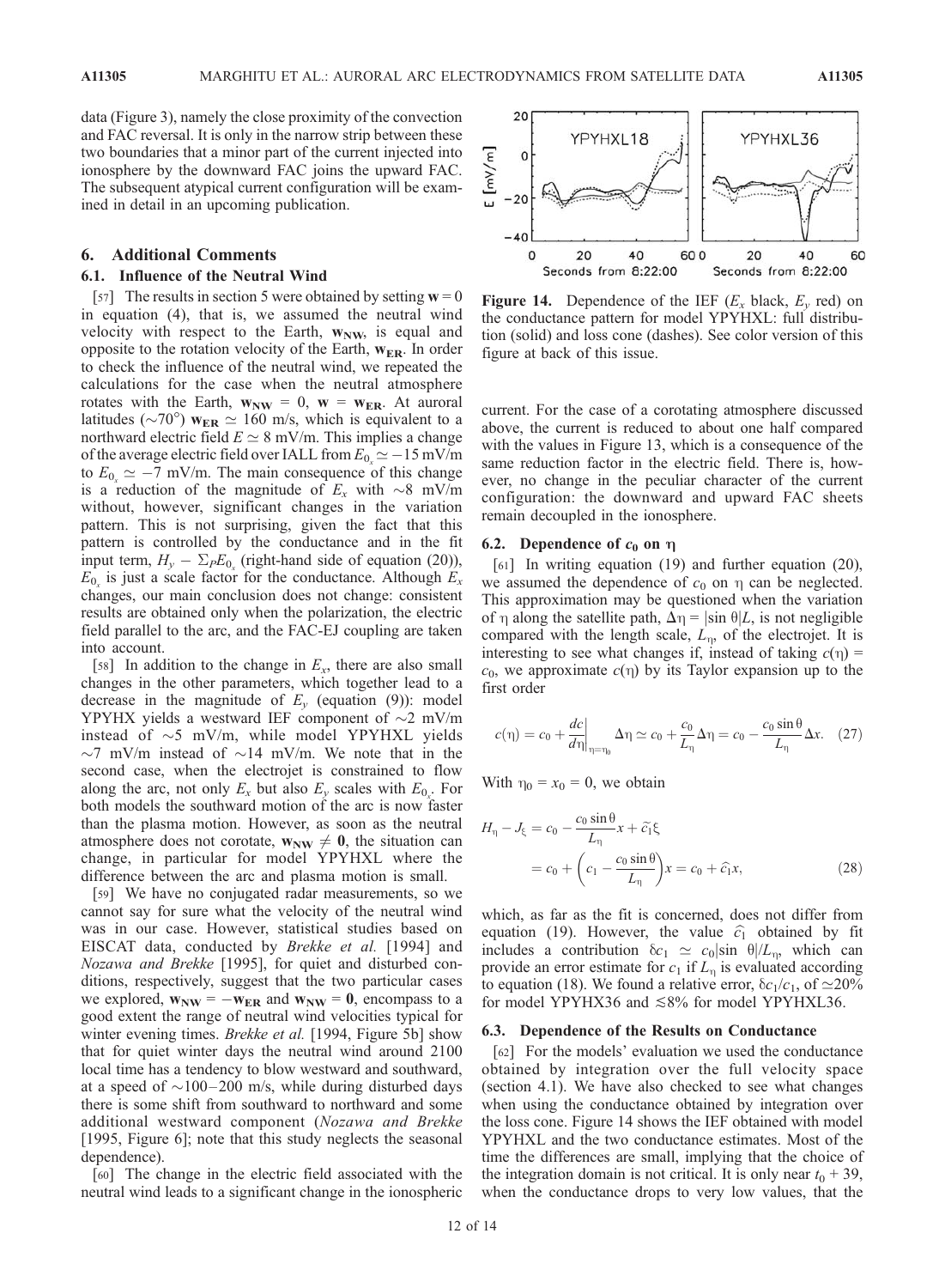Table 4. Dependence of the Fit Quality on Conductance

| Model    |                          |           |  |
|----------|--------------------------|-----------|--|
|          | <b>Full Distribution</b> | Loss Cone |  |
| YPYHXL18 | 29.1                     | 83.4      |  |
| YPYHXL36 | 12.8                     | 29.9      |  |

differences become larger for model YPYHXL36, able to resolve this small-scale variation.

[63] It is also interesting to compare the two sets of results from a statistical point of view. The goodness-of-fit parameter,  $\chi_r^2$ , is listed in Table 4. One can see that the integration over the loss cone leads to higher  $\chi^2$  values, which imply a lower fit quality. This is not very surprising and supports the use of the full distribution in estimating the conductance.

[64] We have not studied systematically the dependence of the derived IEF on the accuracy of the conductance, but it looks that the error may become important for small-scale inserts of low conductance, even if the calculated conductance there is barely sensitive to the integration domain. On the other hand we did not find substantial differences for the interval I1, where the conductance depends significantly on the integration domain (Figure 5). We note that during I1 there is a strong gradient in the electron precipitation, which leads to errors in the actual conductance because the assumption of stationarity, implicit in equation (24), presumably breaks. Nevertheless, since the derived IEF seems to be not very sensitive to the exact value of the conductance, the impact of these errors on the fit results is probably reduced.

[65] The fit formula, equation (22), also depends on the error,  $\sigma_k$ , assumed for the right-hand side term of equation (20), dependent in its turn on the errors in  $\Sigma_B E_{0}$ , and  $H<sub>v</sub>$ . In order to evaluate its influence we checked how the fit results change when the weighting factor,  $1/\sigma_k$ , is dropped. The differences found were minor, except again for the low conductance interval around  $t_0 + 39$ , which points to the association of a larger uncertainty in the results with a low conductance.

# 6.4. Boundary Effects

[66] We have seen in section 5.2 that abrupt variations of the electric field can be sometimes noticed at the boundaries of the fit interval (Figure 10). Closely related to this feature is the dependence of the derived IEF on the fit interval.

[67] Although we do not have a good analytic proof, we feel that the origin of the problem can be traced back to the steep variation of the orthogonal polynomials at the boundaries of the interval, the steeper the higher the order of the polynomial is. Small errors in the polarization coefficients  $a_i$ can combine "in phase" with the large variations in  $G_i$ , leading to the deviations observed. It would be probably safe to disregard the ''boundaries'' of the interval, i.e., the two half-periods were the steep variation is concentrated. When the conductance is small and the errors presumably large, it may happen that the boundary errors propagate deeper inside the investigated interval (this is probably the case with the interval I4 in Figure 10).

[68] Function expansion in series of orthogonal polynomials provides, as a rule, only convergence ''in the mean'' but not uniform convergence [e.g., Courant and Hilbert, 1953, p. 54]. The series converges to the approximated function most of the time, but there are also points of poor convergence or no convergence at all.

## 7. Summary and Prospects

[69] In the present paper we developed a new method, ALADYN, by which it is possible to determine the ionospheric electric field and current in the vicinity of an auroral arc. ALADYN is based on the current continuity equation and on a parametric arc model, incorporates an extended set of satellite data taken well above the current closure region, and can be used over time periods that include traversals of the AAR. The results derived from satellite data can be cross-checked when ground data are available.

[70] We illustrated the method by a detailed examination of a wide, stable, wintertime evening arc. In order to clarify the importance of the parameters, we explored several instances of the arc model, depending on reduced parameter sets. We found that the minimum set of parameters needed for a consistent characterization of the arc includes the polarization, the longitudinal electric field, and the FAC-EJ coupling, even if the arc is reasonably quiet and homogeneous, as the one we used as a test bed. The FAC-EJ coupling coefficient allows the quantitative evaluation of the 2-D ionospheric current flow in the vicinity of the satellite footprint across the arc.

[71] The work can be continued in several directions. ALADYN might be applied to the downward current region and/or summertime conditions, by incorporating the conductance induced by proton precipitation and/or solar radiation. The fit procedure may be updated by using curvilinear instead of cartesian coordinates, as well as by allowing some variation of the longitudinal electric field across the arc. In nonstationary cases, i.e., when the auroral structure has a significant variation during the satellite crossing, a different procedure to estimate the ionospheric potential drop is required.

[72] Event-oriented as well as statistical studies on auroral arcs and eventually also on other auroral forms might be conducted with ALADYN. By future improvements and systematic use ALADYN may become a reliable routine tool for the remote sensing of the high-latitude ionosphere.

[73] Acknowledgments. O.M. acknowledges the hospitality of Max-Planck-Institut für extraterrestrische Physik, Garching, which supported this work through several Promotions- and Forschungsstipendiums. The work in Romania was covered by the projects FIRE and PROSPERO, contracts 15/2001 and 72/2003, program Aerospatial. O.M. is also thankful to Joachim Vogt and Joshua Semeter for fruitful discussions. The mapping of the satellite footprint into the image plane in Figure 4 was done by Joachim. The name ALADYN was coined by Rodica Oanță-Marghitu. Constructive criticism from the referees is also acknowledged.

[74] Arthur Richmond thanks Tomas Karlsson and Kirsti Kauristie for their assistance in evaluating this paper.

## References

- Aikio, A., H. Opgenoorth, M. Persson, and K. Kaila (1993), Ground-based measurements of an arc-associated electric field, J. Atmos. Terr. Phys., 55, 797 – 808.
- Amm, O. (2002), Method of characteristics for calculating ionospheric electrodynamics from multisatellite and ground-based radar data, J. Geophys. Res., 107(A10), 1270, doi:10.1029/2001JA005077.
- Atkinson, G. (1982), Inverted V's and/or discrete arcs: A three-dimensional phenomenon at boundaries between magnetic flux tubes, J. Geophys. Res., 87, 1528 – 1534.
- Boström, R. (1964), A model of the auroral electrojets, J. Geophys. Res., 69, 4983 – 4999.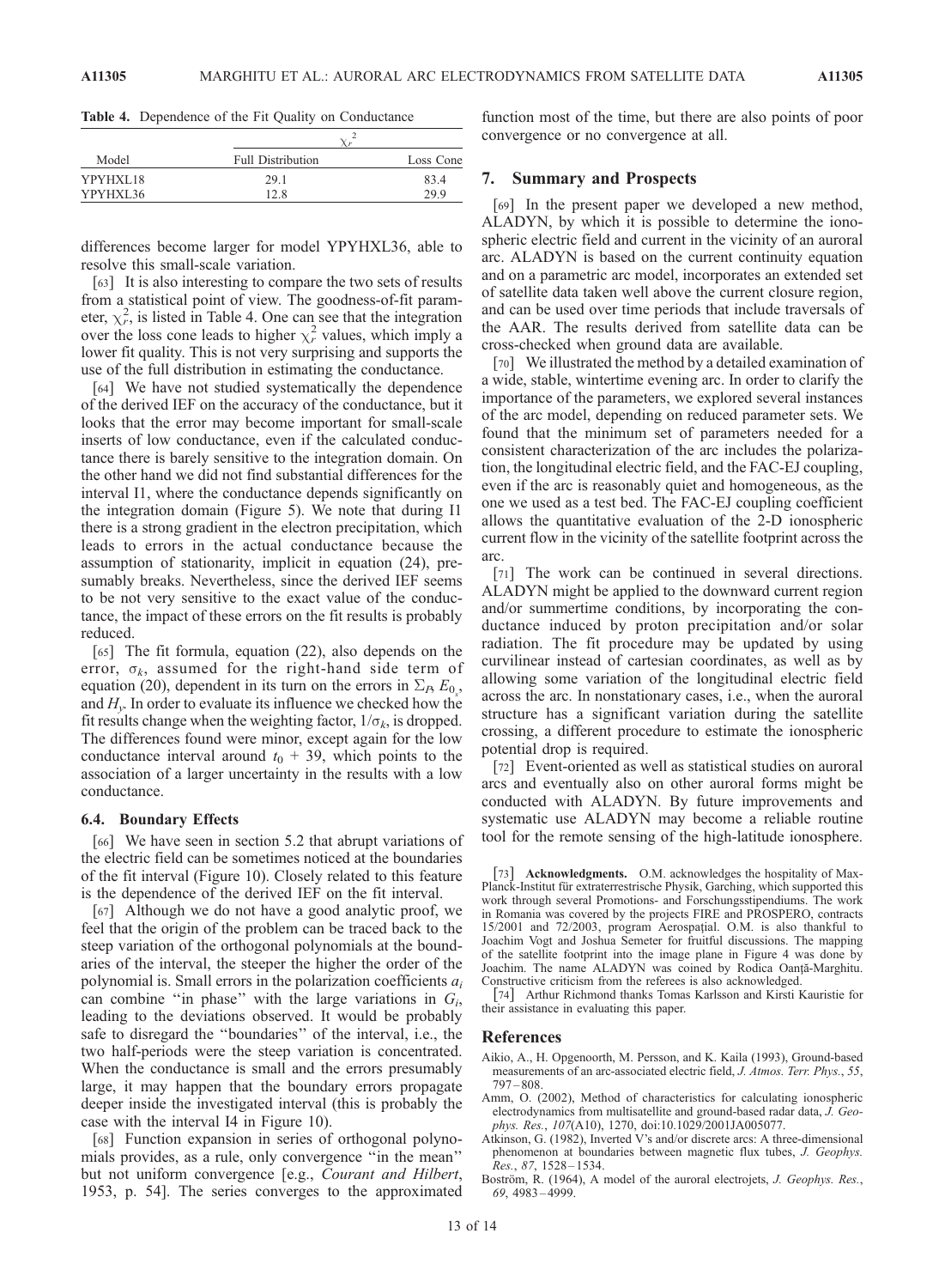Brekke, A., S. Nozawa, and T. Sparr (1994), Studies of the E region neutral wind in the quiet auroral ionosphere, J. Geophys. Res., 99, 8801-8825.

Carlson, C., R. Pfaff, and J. Watzin (1998), The Fast Auroral SnapshoT mission, Geophys. Res. Lett., 25, 2013 – 2016.

- Coroniti, F., and C. Kennel (1972), Polarization of the auroral electrojet, J. Geophys. Res., 77, 2835 – 2851.
- Courant, R., and D. Hilbert (1953), Methods of Mathematical Physics, Wiley-Interscience, Hoboken, N. J.
- de la Beaujardière, O., R. Vondrak, and M. Baron (1977), Radar observations of electric fields and currents associated with auroral arcs, J. Geophys. Res., 82, 5051 – 5062.
- de la Beaujardière, O., R. Vondrak, R. Heelis, W. Hanson, and R. Hoffman (1981), Auroral arc electrodynamic parameters measured by AE-C and the Chatanika radar, J. Geophys. Res., 86, 4671 – 4685.
- Ergun, R., L. Anderson, D. Main, Y.-J. Su, C. Carlson, J. McFadden, and F. Mozer (2002), Parallel electric fields in the upward current region of the aurora: Indirect and direct observations, Phys. Plasmas, 9, 3685 – 3704.
- Evans, D., N. Maynard, J. Troim, T. Jacobsen, and A. Egeland (1977), Auroral vector electric field and particle comparisons: 1. Electrodynamics of an arc, J. Geophys. Res., 82, 2235 – 2249.
- Frey, H., W. Lieb, O. Bauer, H. Höfner, and G. Haerendel (1996), CCD-camera system for stereoscopic optical observations of the aurora, in Current Developments in Optical Design and Engineering VI, SPIE Proc. 2863, pp. 460-466, SPIE, Bellingham, Wash.
- Galand, M., T. Fuller-Rowell, and M. Codrescu (2001), Response of the upper atmosphere to auroral protons, J. Geophys. Res., 106, 127-139.
- Glassmeier, K.-H. (1987), Ground-based observations of field-aligned currents in the auroral zone: Methods and results, Ann. Geophys., 5A, 115 – 126.
- Haerendel, G., S. Buchert, C. La Hoz, B. Raaf, and E. Rieger (1993), On the proper motion of auroral arcs, *J. Geophys. Res.*, 98, 6087–6099.
- Janhunen, P., A. Olsson, O. Amm, and K. Kauristie (2000), Characteristics of a stable arc based on FAST and MIRACLE observations, Ann. Geophys., 18, 152-160.
- Karlsson, T. (2001), Auroral electric fields from satellite observations and numerical modelling, Ph.D. thesis, Alfvén Lab., Royal Inst. of Technol., Stockholm.
- Marghitu, O. (2003), Auroral arc electrodynamics with FAST satellite and optical data, Ph.D. thesis, Tech. Univ. Carolo-Wilhelmina, Braunschweig. (Available at http://www.biblio.tu-bs.de/ediss/data/20030606a/ 20030606a.html.)
- Marklund, G. (1984), Auroral arc classification scheme based on the observed arc-associated electric field pattern, Planet. Space Sci., 32,  $193 - 211$ .
- McFadden, J., et al. (1998), Spatial structure and gradients of ion beams observed by FAST, Geophys. Res. Lett., 25, 2021 – 2024.
- Mozer, F. (1971), Origin and effects of electric fields during isolated magnetospheric substorms, J. Geophys. Res., 76, 7595 – 7608.
- Nozawa, S., and A. Brekke (1995), Studies of the E region neutral wind in the disturbed auroral ionosphere, J. Geophys. Res., 100, 14,717 – 14,734.
- Opgenoorth, H., I. Häggström, P. Williams, and G. Jones (1990), Regions of strongly enhanced perpendicular electric fields adjacent to auroral arcs, J. Atmos. Terr. Phys., 52, 449 – 458.
- Pfaff, R., C. Carlson, J. Watzin, D. Everett, and T. Gruner (2001), An overview of the Fast Auroral SnapshoT (FAST) satellite, Space Sci.  $Rev., 98, 1-32.$
- Robinson, R., R. Vondrak, K. Miller, T. Dabbs, and D. Hardy (1987), On calculating ionospheric conductances from the flux and energy of precipitating electrons, J. Geophys. Res., 92, 2565 – 2569.
- Sesiano, J., and P. Cloutier (1976), Measurements of field-aligned currents in a multiple auroral arc system, J. Geophys. Res., 81, 116-122.
- Sonnerup, B., and M. Scheible (1998), Minimum and maximum variance analysis, in Analysis Methods for Multi-Spacecraft Data, ISSI Sci. Rep., vol. 1, edited by G. Paschmann and P. Daly, Int. Space Sci. Inst./Eur. Space Agency, Bern, Switzerland.
- Sugiura, M. (1984), A fundamental magnetosphere-ionosphere coupling mode involving field-aligned currents as deduced from DE-2 observations, Geophys. Res. Lett., 11, 877 – 880.
- Untiedt, J., and W. Baumjohann (1993), Studies of polar current systems using the IMS Scandinavian magnetometer array, Space Sci. Rev., 63,  $245 - 390$ .

 $\overline{\phantom{a}}$  G. Haerendel, International University of Bremen, Campus Ring 1, D-28725 Bremen, Germany. (hae@iu-bremen.de)

- B. Klecker, Max-Planck-Institut für extraterrestrische Physik, D-85748 Garching, Germany. (berndt.klecker@mpe.mpg.de)
- O. Marghitu, Institute for Space Sciences, P.O. Box MG-23, RO-77125 Bucharest, Romania. (marghitu@venus.nipne.ro)
- J. McFadden, Space Sciences Laboratory, University of California, Berkeley, CA 94720, USA. (mcfadden@ssl.berkeley.edu)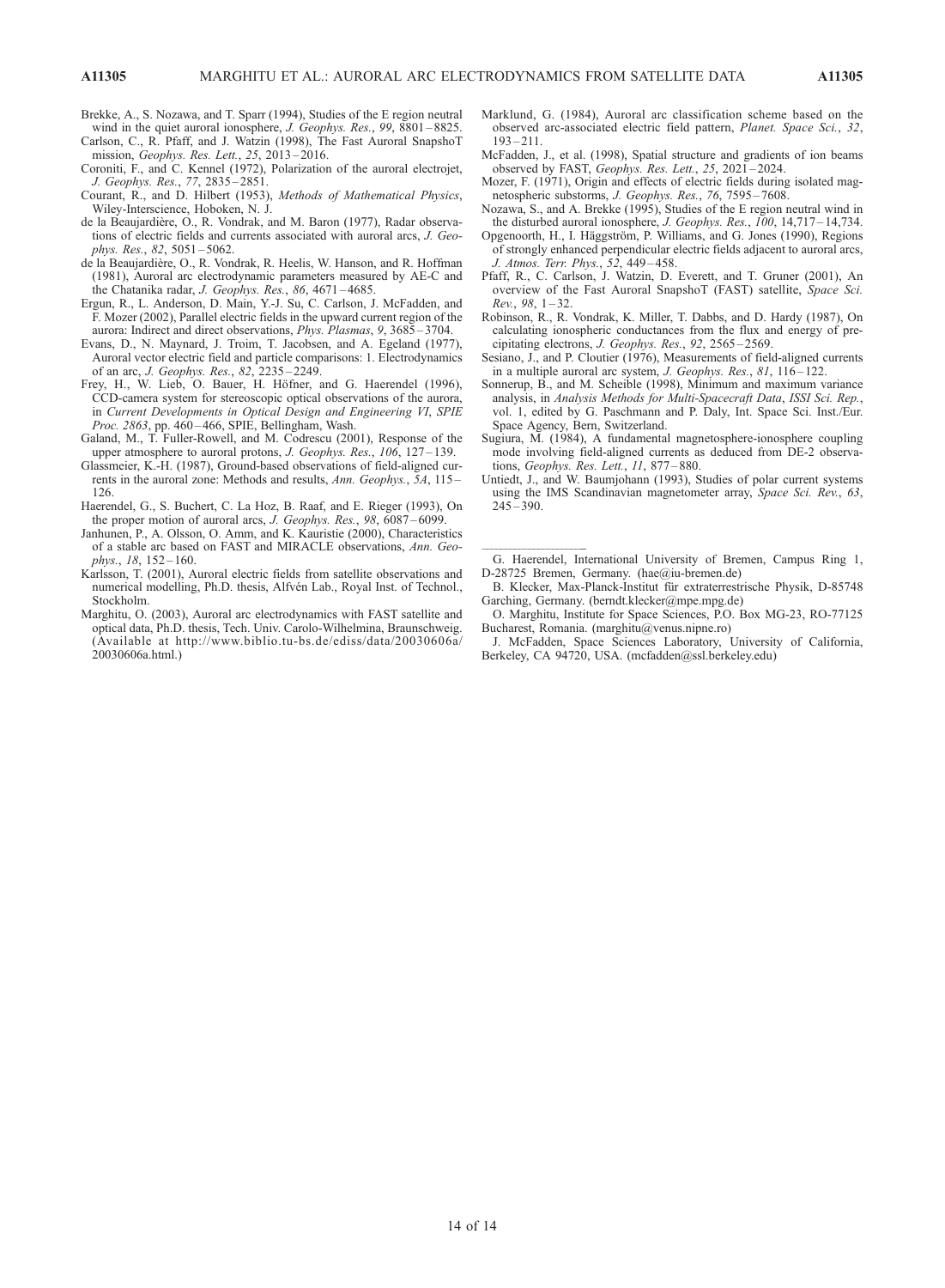

Figure 3. Medium-scale DC electromagnetic field and particles; the solid vertical lines indicate the ion beam interval, IALL, that will be used for the illustration of ALADYN; the dashed vertical lines show the subintervals I1 – I5 (cf. Table 3). From top to bottom the figure shows (a) perturbation magnetic field, (b –e) electron/ion energy and pitch-angle spectrograms, and (f ) potential drop along the satellite track. In Figures 3c and 3e the pitch-angle covers 360°, corresponding to the plasma instrument field of view; the angle range is shifted by 90° in Figure 3c to avoid having downward electrons split up among the plot borders. For the data gap in Figure 3f, see text.



Figure 5. (left) Electron energy flux, number flux, and average energy, at ionospheric level, under the inverted-V. (right)  $\Sigma_B$ ,  $\Sigma_H$ , and the ratio  $\Sigma_P/\Sigma_H$ , calculated from equation (24), by using  $\Phi_W$  and  $\overline{W}$  from the left plot. Black solid lines (red dots) indicate integration over the full velocity space (loss cone). In the bottom left panel the ion beam average energy is shown with black dashes.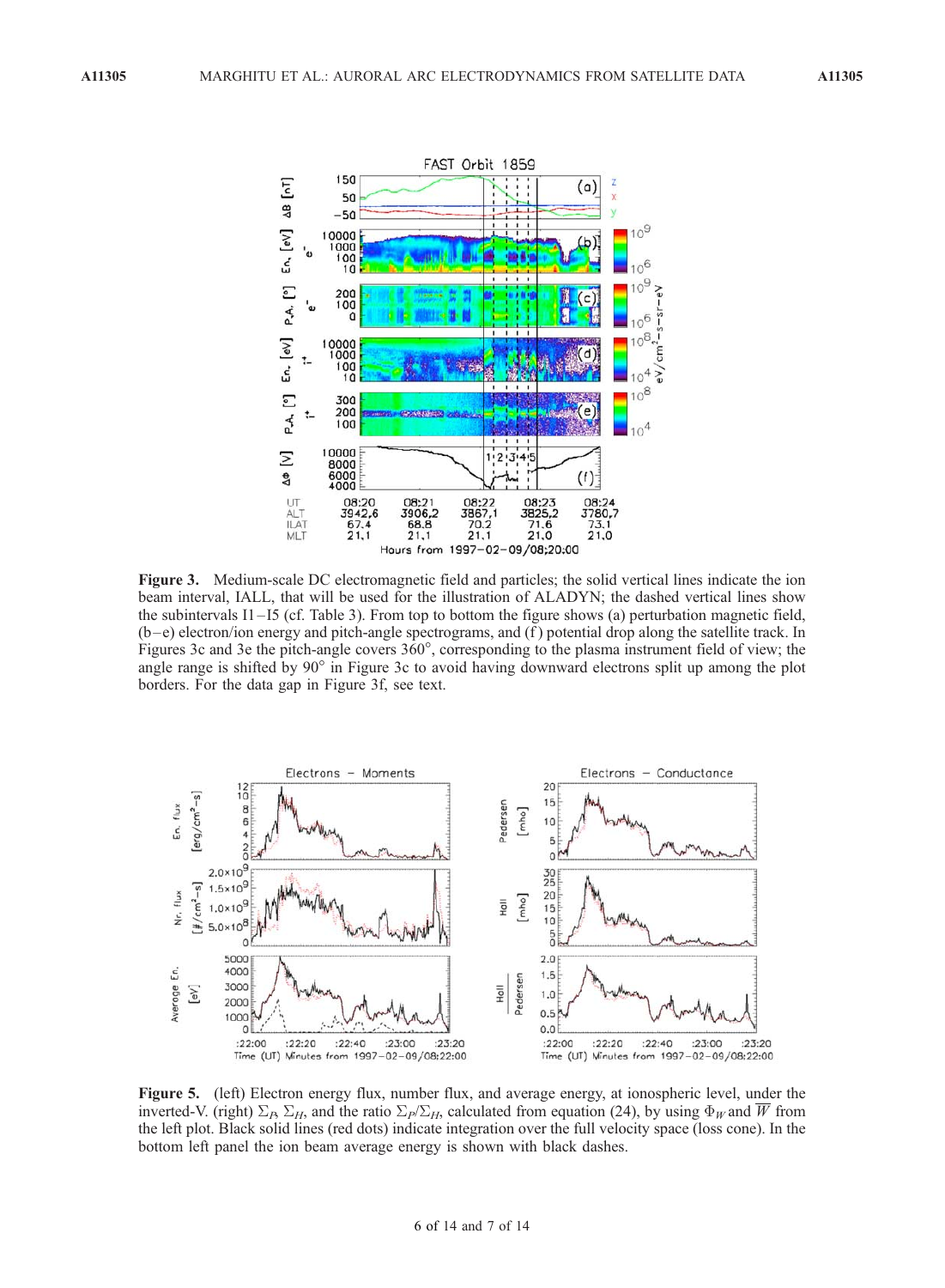

**Figure 7.** (top left) Dependence of  $\chi^2$  on the expansion order for  $y_{ms}$ . (bottom left) Approximations of the measured data,  $y_{ms}$  (black solid), with orthogonal polynomials. (right) Fit results obtained for model YPNH;  $J_{par}$  is plotted black solid. In the bottom left and in the right panels blue long-dashes/green dashdots/red dashes stand for  $n_x = 7/18/36$ .



Figure 8. Fit results obtained for models YPYH (left) and YPYHX (right). (top) Fit quality,  $J_{par}$  versus  $J_{ion}$ ; (middle) Electric field for  $n_x = 7/18/36$ ; (bottom) Ionospheric current along the satellite footprint for  $n_x = 36$ . The color-line style convention in the top and middle panels is the same as in Figure 7.